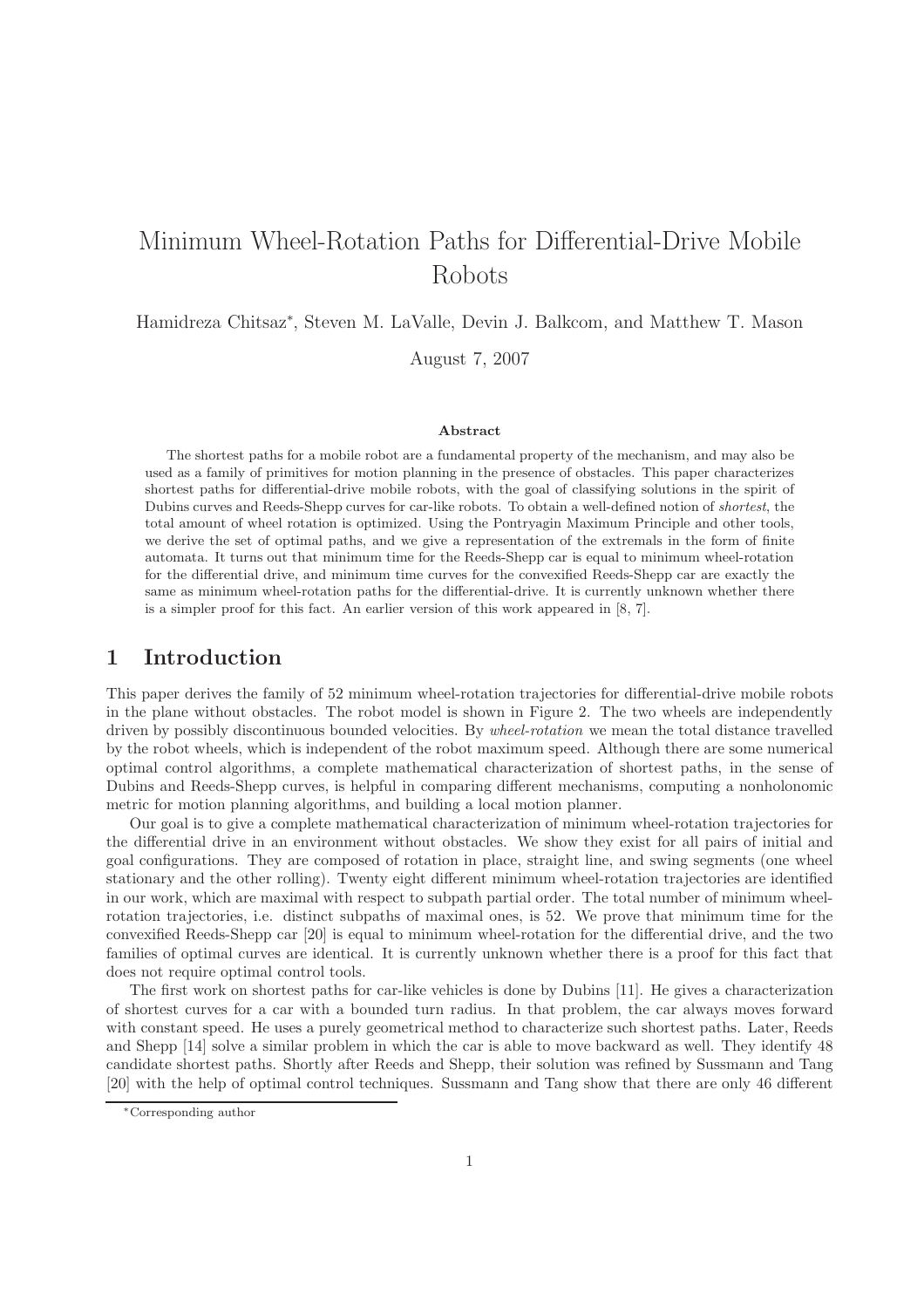

Figure 1: Minimum wheel-rotation trajectories up to symmetry: (A) and (B) are composed of two swings, straight, and one or two swings respectively. (C) and (D) are composed of four alternating swings. (E) is composed of swing, rotation in place, and swing. (F) is composed of rotation in place, swing, and rotation in place.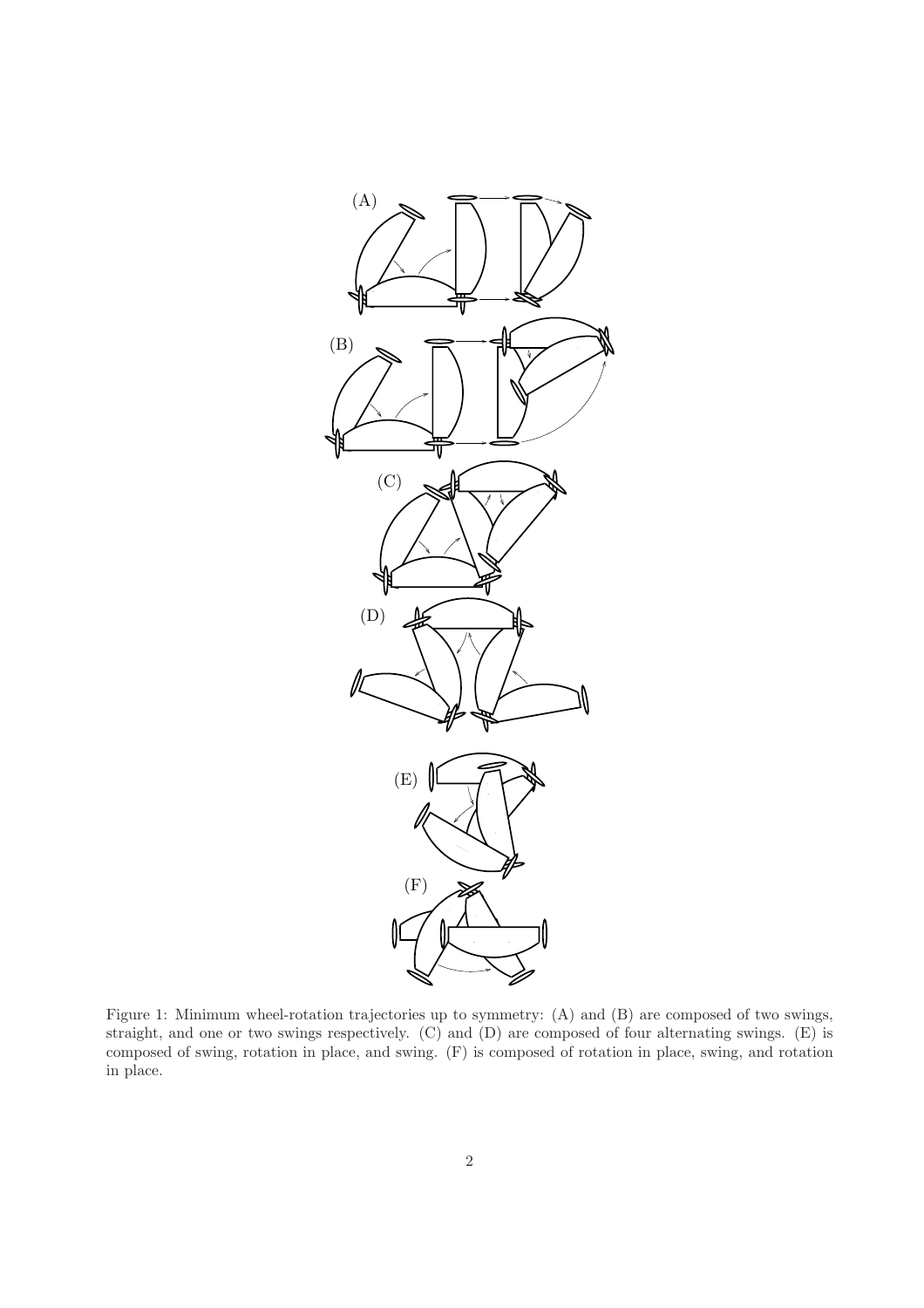

Figure 2: Differential-drive model

shortest paths for the Reeds-Shepp car. Souères and Laumond give the optimal control synthesis, i.e. the mapping from initial-goal pairs to optimal trajectories, and classify the shortest paths into symmetric classes [18].

Balkcom and Mason study the time-optimal trajectories for the differential drive and give a complete characterization of time-optimal trajectories [3]. Time-optimal trajectories for the differential drive consist of rotation in place and straight line segments. Balkcom et al give the time-optimal trajectories for an omni-directional mobile robot [2].

Souères and Boissonnat [17] study the time optimality of the Dubins car with angular acceleration control. They present an incomplete characterization of time-optimal trajectories for their system. However, full characterization of such time-optimal trajectories seems to be difficult because Sussmann [19] proves that there are time-optimal trajectories for that system that require infinitely many input switchings (chattering or Fuller phenomenon). Sussmann uses Zelikin and Borisov theory of chattering control [23] to prove his result. Chyba and Sekhavat [9] study time optimality for a mobile robot with one trailer. For a numerical approach to time optimality for differential-drive robots see Reister and Pin [15]. For a study on acceleration-driven mobile robots see Renaud and Fourquet [16].

Agarwal et al give an algorithm to find the shortest path for the Dubins car and the Reeds-Shepp car among moderate obstacles [1]. An obstacle is said to be moderate if it is convex and its boundary is a differentiable curve whose curvature is everywhere not more than 1. Boissonnat and Lazard give a polynomial-time algorithm for computing a shortest path for the Dubins car among moderate obstacles [4]. Moutarlier et al study the problem of finding the shortest distance for the Reeds-Shepp car to a manifold in the configuration space [12]. Desaulniers et al give an algorithm to compute the shortest path for the Reeds-Shepp car among polygonal obstacles by decomposing the space into polygonal regions and discretizing boundaries of the regions [10]. Vendittelli et al present a method to find the shortest path for a car-like robot to the obstacle region [21, 22]. Chitsaz and LaValle give a method to compute minimum wheel-rotation paths for a differential-drive robot among obstacles [6].

The approach that we use to derive optimal trajectories is similar to the one used by Sussmann and Tang [20], Souères, Boissonnat and Laumond [17], Chyba and Sekhavat [9], and Balkcom and Mason [3]. However, the difference between our method and the aforementioned methods is that we give specific geometric arguments to rule out non-optimal trajectories. We first prove that minimum wheel-rotation trajectories exist for our problem. It is then viable to apply the necessary condition of the Pontryagin Maximum Principle (PMP) [13]. The geometric interpretation of the PMP leads to geometric arguments that rule out some non-optimal trajectories. The remaining finite set of candidates are compared with each other to find the optimal ones.

# 2 Problem Formulation

A differential-drive robot [3] is a three-dimensional system with its configuration variable denoted by  $q =$  $(x, y, \theta) \in \mathcal{C} = \mathbb{R}^2 \times \mathbb{S}^1$  in which x and y are the coordinates of the point on the axle, equidistant from the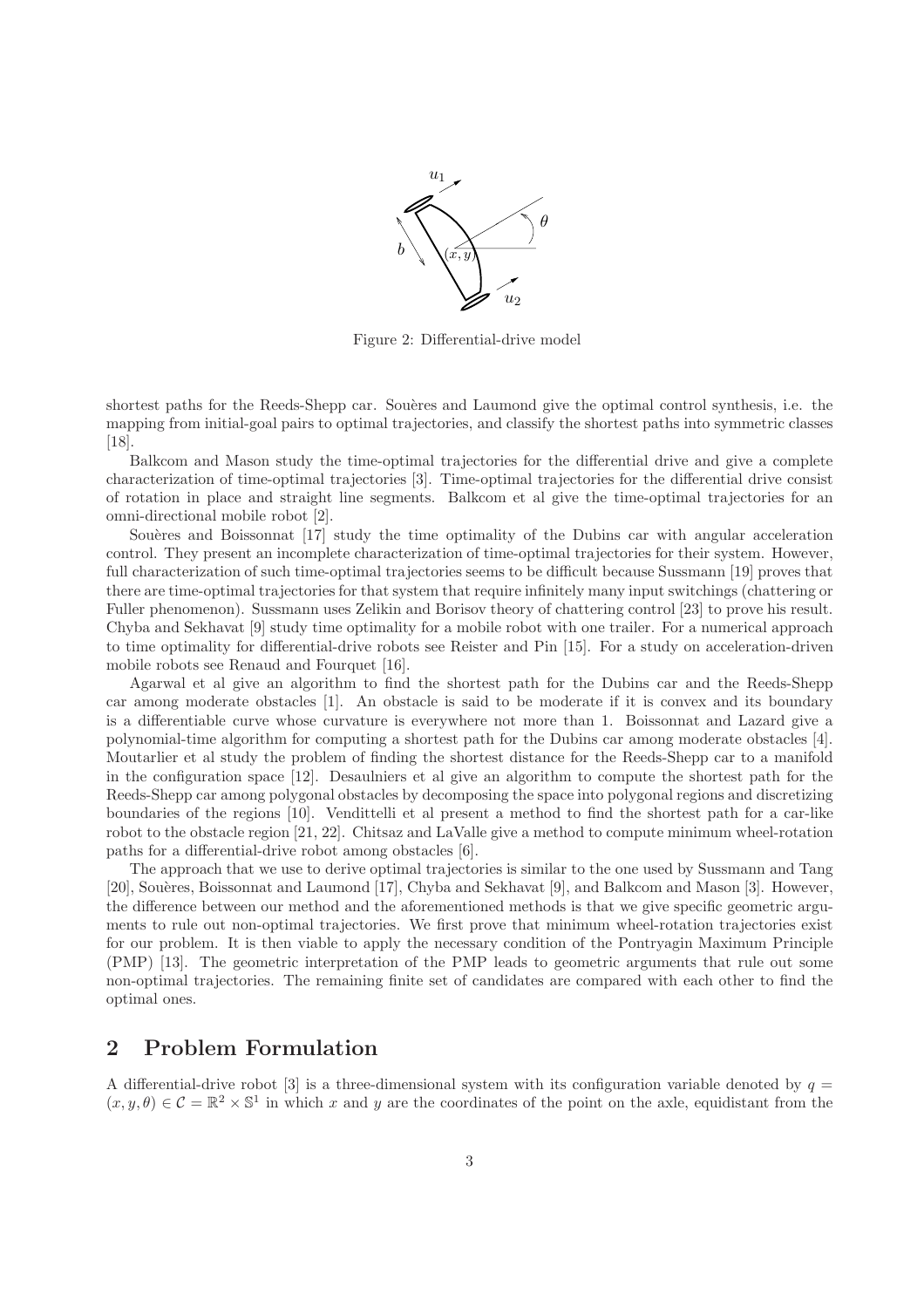wheels, in a fixed frame in the plane, and  $\theta \in [0, 2\pi)$  is the angle between x-axis of the frame and the robot local longitudinal axis (see Figure 2).

The robot has independent velocity control of each wheel. Assume that the wheels have equal bounds on their velocity. More precisely,  $u_1, u_2 \in [-1, 1]$ , in which the inputs  $u_1$  and  $u_2$  are respectively the left and the right wheel velocities, and the input space is  $U = [-1, 1] \times [-1, 1] \subset \mathbb{R}^2$ . The system is

$$
\dot{q} = f(q, u) = u_1 f_1(q) + u_2 f_2(q) \tag{1}
$$

in which  $f_1$  and  $f_2$  are vector fields in the tangent bundle TC of configuration space. Let the distance between the robot wheels be 2b. In that case,

$$
f_1 = \frac{1}{2} \begin{pmatrix} \cos \theta \\ \sin \theta \\ -\frac{1}{b} \end{pmatrix} \text{ and } f_2 = \frac{1}{2} \begin{pmatrix} \cos \theta \\ \sin \theta \\ \frac{1}{b} \end{pmatrix}.
$$
 (2)

The Lagrangian  $L$  and the cost functional  $J$  to be minimized are

$$
L(u) = \frac{1}{2}(|u_1| + |u_2|)
$$
\n(3)

$$
J(u) = \int_0^T L(u(t))dt.
$$
\n(4)

The factor 1/2 above helps to simplify further formulas, and does not alter the optimal trajectories.

For every pair of initial and goal configurations, we seek an admissible control, i.e. a measurable function  $u: [0, T] \to U$ , that minimizes J while transferring the initial configuration to the goal configuration. Since the cost  $J$  is invariant to scaling the input within  $U$ , we can assume without loss of generality that the controls are either constantly zero  $(u \equiv (0,0))$  or saturated at least in one input, i.e.  $\max(|u_1(t)|, |u_2(t)|) = 1$  for all  $t \in [0, T]$ . Throughout this paper, a trajectory for which  $u \equiv (0, 0)$  over its time interval is called *motionless*.

# 3 Existence of Optimal Trajectories

The system is clearly controllable [3]. Moreover, it can be shown that the system is small-time locally controllable. Hence, there exists at least one trajectory between any pair of initial and goal configurations, and it is meaningful to discuss the existence of optimal trajectories. In the following, we will use a version of Filippov Existence Theorem to prove the existence of optimal trajectories.

**Theorem 1** (Filippov Existence Theorem [5]). Let  $A \subset \mathcal{C}$  be compact,  $G \subset \mathcal{C} \times \mathcal{C}$  closed,  $L(u)$  continuous on U, and f continuous on  $A \times U$ . Define  $Q(q) \subset \mathbb{R} \times T_q C \cong \mathbb{R}^4$  as

$$
Q(q) = \{(z_0, z) | \exists u \in U : z_0 \ge L(u) \text{ and } z = f(q, u)\}.
$$
\n
$$
(5)
$$

Let  $\Omega_A$  be the set of all admissible trajectory-control pairs  $(q(t), u(t))$  defined on  $[0, T]$  that for some  $(q_0, q_1) \in$ G transfer  $q_0$  to  $q_1$  while staying in A, i.e.  $(q(0), q(T)) \in G$ , and  $q([0, T]) \subset A$ . Assume that  $Q(q)$  are convex for all  $q \in A$ , and  $\Omega_A$  is nonempty. The functional J has an absolute minimum in the nonempty class  $\Omega_A$ .

From this we derive the following corollary which establishes the existence of minimum wheel-rotation trajectories for the system described in (1).

Corollary 1. Minimum wheel-rotation trajectories for the differential-drive exist.

*Proof.* Fix the initial configuration  $q_0 = (x_0, y_0, \theta_0)$  and the goal configuration  $q_1 = (x_1, y_1, \theta_1)$ . Let A in Theorem 1 be  $A = B_T(x_0, y_0) \times \mathbb{S}^1$ , in which  $B_T(x_0, y_0)$  is the closed ball of radius T around  $(x_0, y_0)$  in the plane. Note that T here is both maximum time and the radius of  $B_T(x_0, y_0)$ . Assume T is large enough so that  $(x_1, y_1) \in B_T(x_0, y_0)$ . The projection of robot configuration onto the x-y plane cannot leave  $B_T(x_0, y_0)$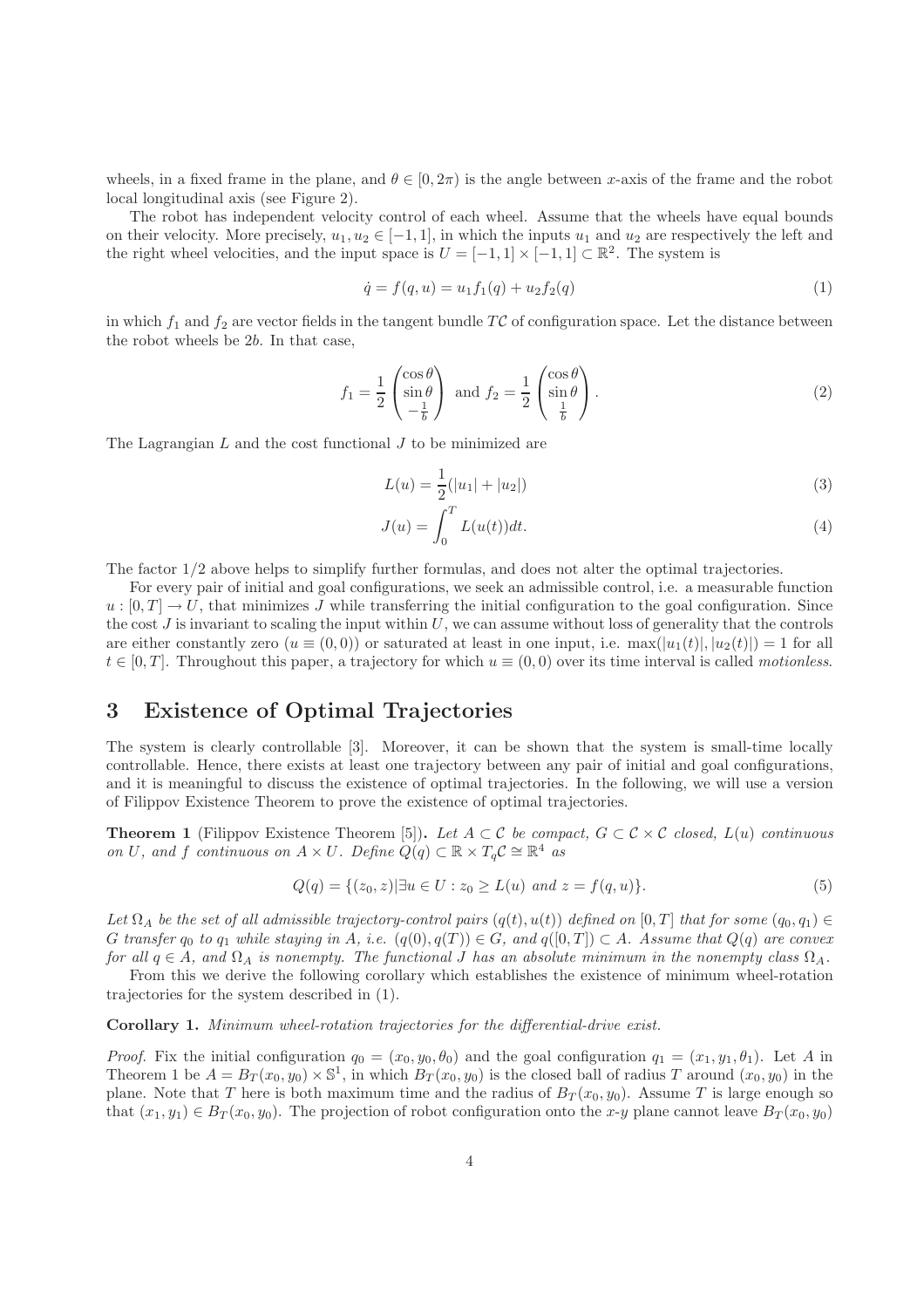in time T because  $\sqrt{\dot{x}^2 + \dot{y}^2} \leq 1$ . Thus, any trajectory starting at  $q_0$  stays in A over the time interval [0, T]. Choose T such that  $\Omega_A \neq \emptyset$  in Theorem 1. Let  $G = \{(q_0, q_1)\} \subset \mathcal{C} \times \mathcal{C}$  be the pair of initial and goal configurations.

It is obvious that A is compact, G closed,  $L(u)$  continuous on U, and f continuous on  $A \times U$  in this case. Since U is convex and  $f(q, \cdot)$  is a linear transformation,  $f(q, U)$  is also convex. The fact that  $L(\cdot)$  is a convex function helps to show  $Q(q)$  is convex for all q. Thus, Theorem 1 guarantees the existence of a minimum wheel-rotation trajectory-control pair  $(q_T(t), u_T(t))$  in  $\Omega_A$ . Let  $J_T = J(u_T)$ , and let  $\tau$  be the time of  $q_T$ . In that case,  $\tau \leq T$  because  $(q_T(t), u_T(t))$  is in  $\Omega_A$ . Since  $L \leq 1$  along any trajectory,  $J_T \leq \tau \leq T$ .

Now let the time duration be 2T and  $A' = B_{2T}(x_0, y_0) \times \mathbb{S}^1$ . Using Theorem 1 again,  $\Omega_{A'}$  contains a minimum wheel-rotation trajectory-control pair  $(q_{2T}(t), u_{2T}(t))$ . Let  $J_{2T} = J(u_{2T})$ . Note that  $J_{2T} \leq J_T$ because all elements of  $\Omega_A$  are contained in  $\Omega_{A'}$ . Any trajectory-control pair that is not in  $\Omega_{A'}$  takes at least 2T time. Observe that  $1/2 \leq L$  along any trajectory because at least one input is saturated. Hence, the cost of any trajectory-control pair that is not in  $\Omega_{A'}$  is at least  $2T/2 = T$ . Note that  $J_{2T} \leq J_T \leq T$ . Thus,  $q_{2T}(t)$  is an absolute minimum wheel-rotation trajectory over all trajectories.

### 4 Necessary Conditions

Since we proved the existence of optimal trajectories in the previous section, it is viable now to apply the Pontryagin Maximum Principle (PMP) which is a necessary condition for optimality.

#### 4.1 Pontryagin Maximum Principle

Let the Hamiltonian  $H : \mathbb{R}^3 \times \mathcal{C} \times U \to \mathbb{R}$  be

$$
H(\lambda, q, u) = \langle \lambda, \dot{q} \rangle + \lambda_0 L(u) \tag{6}
$$

in which  $\lambda_0$  is a constant. According to the PMP [13], for every optimal trajectory  $q(t)$  defined on [0, T] and associated with control  $u(t)$ , there exists a constant  $\lambda_0 \leq 0$  and an absolutely continuous vector-valued adjoint function  $\lambda(t)$ , that is nonzero if  $\lambda_0 = 0$ , with the following properties along the optimal trajectory:

$$
\dot{\lambda} = -\frac{\partial}{\partial q}H,\tag{7}
$$

$$
H(\lambda(t), q(t), u(t)) = \max_{z \in U} H(\lambda(t), q(t), z), \tag{8}
$$

$$
H(\lambda(t), q(t), u(t)) \equiv 0. \tag{9}
$$

**Def 1.** An extremal is a trajectory  $q(t)$  that satisfies the conditions of the PMP. Also, an extremal for which  $\lambda_0 = 0$  is called *abnormal*.

Let the switching functions be

$$
\varphi_1 = \langle \lambda, f_1 \rangle \text{ and } \varphi_2 = \langle \lambda, f_2 \rangle, \tag{10}
$$

in which  $f_1$  and  $f_2$  are given by (2). We rewrite (6) as  $H = u_1\varphi_1 + u_2\varphi_2 + \lambda_0 L$ . The PMP implies that an optimal trajectory is also an extremal; however, the converse is not necessarily true. Throughout the current section, we characterize all extremals because the optimal trajectories are among them. In the following sections, we will provide more restrictive conditions for optimality and we will rule out all non-optimal ones.

#### 4.2 Switching Structure Equations

**Lemma 1** (Sussmann and Tang [20]). Let  $f_k$  be a smooth vector field in the tangent bundle of the configuration space TC, and let  $q(t)$  be an extremal associated with control  $u(t)$  and adjoint vector  $\lambda(t)$ . Let  $\varphi_k$  be defined as  $\varphi_k(t) = \langle \lambda(t), f_k(q(t)) \rangle$ . It follows that

$$
\dot{\varphi}_k = u_1 \langle \lambda, [f_1, f_k] \rangle + u_2 \langle \lambda, [f_2, f_k] \rangle. \tag{11}
$$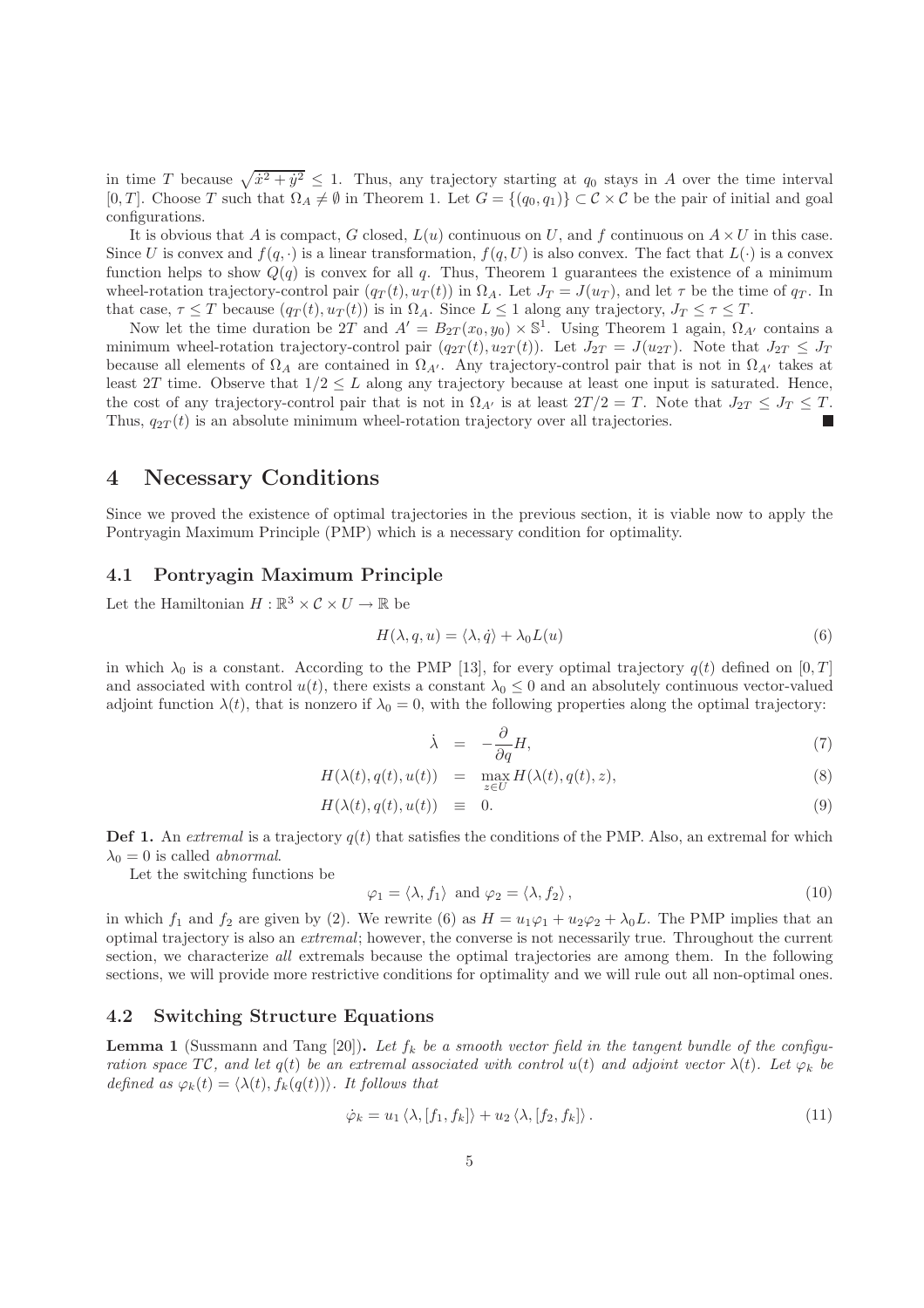Lemma 1 reveals valuable information by relating the structure of the Lie algebra to the structure of  $\varphi_i$ functions. To complete the Lie closure of  $\{f_1, f_2\}$ , we introduce  $f_3$  as the Lie bracket of  $f_1$  and  $f_2$ :

$$
f_3 = [f_1, f_2] = \frac{1}{2b} \begin{pmatrix} \sin \theta \\ -\cos \theta \\ 0 \end{pmatrix}.
$$
 (12)

Let  $\varphi_3(t) = \langle \lambda(t), f_3(q(t)) \rangle$  be the switching function associated with f<sub>3</sub>. Lemma 1 implies the structure of switching functions as follows [3]:

$$
\dot{\varphi}_1 = -u_2 \varphi_3, \dot{\varphi}_2 = u_1 \varphi_3, \dot{\varphi}_3 = \frac{1}{4b^2}(-u_1 + u_2)(\varphi_1 + \varphi_2). \tag{13}
$$

The vectors  $f_i$  are linearly independent. Consequently,  $\{f_1(q), f_2(q), f_3(q)\}\)$  forms a basis for  $T_qC$ . As an immediate consequence of the PMP and Lemma 1, the following proposition holds.

#### Proposition 1. An abnormal extremal is motionless.

*Proof.* If  $\lambda_0 = 0$ , then (9) implies  $u_1\varphi_1 + u_2\varphi_2 \equiv 0$ . This means  $|\varphi_1| \equiv |\varphi_2| \equiv 0$  because by maximization of the Hamiltonian, we must have  $u_i\varphi_i = |\varphi_i|$  for  $i = 1, 2$ . For a detailed argument, see [3]. Consequently,  $\varphi_1$ and  $\varphi_2$  are constantly zero, and  $\dot{\varphi}_1 \equiv \dot{\varphi}_2 \equiv 0$ . In this case,  $|\varphi_1| + |\varphi_2| + |\varphi_3| \neq 0$  because  $\{f_1, f_2, f_3\}$  forms a basis for tangent space of the configuration space, and  $\varphi_i$ 's are the coordinates of a nonzero vector  $\lambda(t)$  in this basis. Thus,  $\varphi_3 \neq 0$  and (13) imply  $u_1 \equiv u_2 \equiv 0$ . П

#### 4.3 Extremals

Having dealt with abnormal extremals in Proposition 1, we may now, without loss of generality, scale the Hamiltonian (6) so that  $\lambda_0 = -2$ . More precisely, the PMP conditions are valid if we replace  $\lambda(t)$  by  $-\frac{2\lambda(t)}{\lambda_0}$  $\lambda_0$ and  $\lambda_0$  by −2 in (6). We will assume that  $\lambda_0 = -2$  for the rest of the paper. In that case, the Hamiltonian has the simple form

$$
H = u_1 \varphi_1 + u_2 \varphi_2 - (|u_1| + |u_2|). \tag{14}
$$

Equation 7 can be solved for  $\lambda$  to obtain

$$
\lambda(t) = \begin{pmatrix} c_1 \\ c_2 \\ c_1 y - c_2 x + c_3 \end{pmatrix},\tag{15}
$$

in which  $c_1, c_2$ , and  $c_3$  are constants. Let  $i, j \in \{1, 2\}$  throughout the rest of the paper.

**Def 2.** For some  $i = 1, 2$  an extremal for which  $|\varphi_i(t)| = 1$  over some interval of time of positive length is called singular.

In Lemma 2, we will show that a non-singular extremal is motionless. We will also show that there are two categories of singular extremals depending on whether or not  $c_1^2 + c_2^2 = 0$ . The first category corresponds to  $c_1^2 + c_2^2 \neq 0$ , and consists of all singular extremals that are composed of a number of swing  $(u_i = 0)$ and straight  $(u_1 = u_2)$  intervals. Such extremals will be called *tight*. The second category corresponds to  $c_1^2 + c_2^2 = 0$ . Such extremals will be called *loose*.

**Lemma 2.** Let  $q(t)$  be an extremal associated with the control  $u(t) = (u_1(t), u_2(t))$ , adjoint vector function  $\lambda(t)$ , and switching functions  $\varphi_i(t)$ . Moreover, assume  $q(t)$  is not motionless. In that case, the following hold:

(i)  $|\varphi_i(t)| \leq 1$ .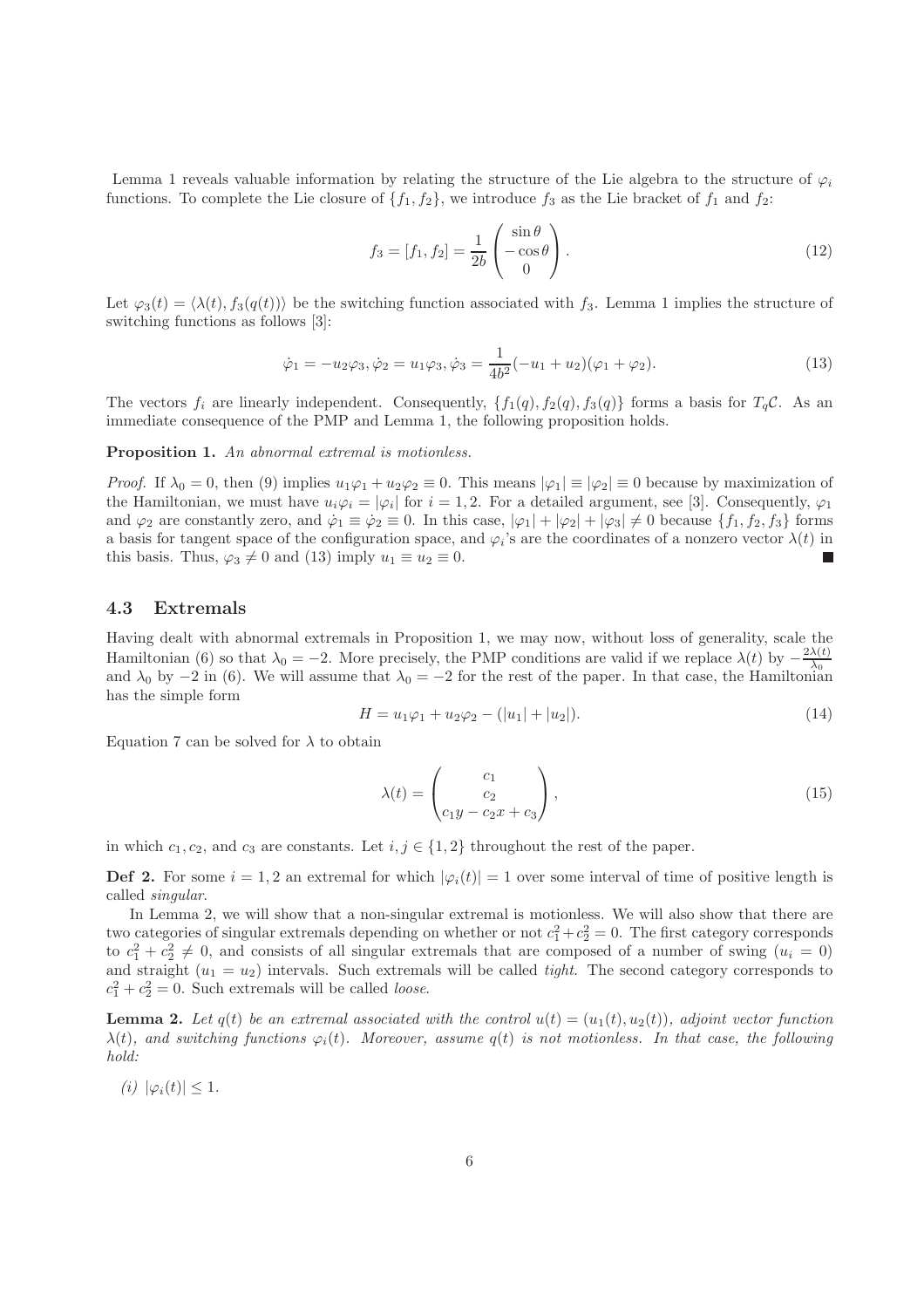$(ii)$ 

$$
u_i(t) \in \begin{cases} [0,1] & if \quad \varphi_i(t) = 1 \\ \{0\} & if \quad |\varphi_i(t)| < 1 \\ [-1,0] & if \quad \varphi_i(t) = -1 \end{cases}
$$
 (16)

- (iii) If  $c_1^2 + c_2^2 \neq 0$  and  $|\varphi_1| = |\varphi_2| = 1$  over some interval  $[t_1, t_2]$ , then  $u_1 = u_2$ , and  $\varphi_1 = \varphi_2$ .
- (iv) If  $c_1^2+c_2^2\neq 0$  and  $|\varphi_j|<|\varphi_i|=1$  over a time interval  $[t_1,t_2]$ , then  $u_j=0$  and  $|u_i|=1$ , in which  $j\neq i$ .
- (v) If  $c_1 = c_2 = 0$ , then  $\varphi_1 \equiv -\varphi_2$ , and  $u_1u_2 \leq 0$ . In other words, the wheels move in opposite directions.
- *Proof.* (i) By inspection of (14), if  $|\varphi_i| > 1$ , there exist feasible controls yielding  $H > 0$ . This contradicts the maximum principle  $(8)$  and  $(9)$ , which states that the maximum of H is zero.
- (*ii*) If  $|\varphi_i|$  < 1, then (8) and (14) implies  $u_i = 0$ . In a similar way, if  $\varphi_i = 1$ , then  $u_i \in [0,1]$ , and if  $\varphi_i = -1$ , then  $u_i \in [-1,0]$ .
- (iii) Assume  $\varphi_1 = -\varphi_2$ . From (2), (10), and (15) it follows that  $c_1 \cos \theta + c_2 \sin \theta \equiv 0$ . Differentiate this equation to obtain  $\dot{\theta} \equiv 0$  because  $-c_1 \sin \theta + c_2 \cos \theta \neq 0$ . Thus,  $2b\dot{\theta} = u_1 - u_2 = 0$ , and (16) implies  $u_1 = u_2 = 0$ , which is not possible because  $q(t)$  is not motionless.
- $(iv)$  This follows from  $(16)$ .
- (v) In that case,  $\varphi_1 \equiv -\varphi_2$  by (2), (10), and (15). It follows from (16) that  $u_1u_2 \leq 0$ .

Geometric interpretation of tight extremals in Section 4.4 will help to show that the number of switchings along a tight extremal is finite. Along a tight extremal we can assume  $u_1 = 0, u_2 \in \{1, -1\}$  or  $u_1 \in$  $\{1,-1\}, u_2 = 0$  on swing segments, and  $u_1 = u_2 \in \{1,-1\}$  on straight segments because at least one of the inputs is saturated. Thus, inputs are always either zero or bang  $u_i \in \{1, 0, -1\}$  along tight extremals. In Section 5.3, we will show that there may exist many wheel-rotation equivalent loose extremals, and for an appropriate choice of representative loose extremals, the inputs are always either zero or bang. In this section, we finished an elementary characterization of extremals. We have identified three main types of extremals:

- 1. non-singular:  $u_1 \equiv u_2 \equiv 0$  (i.e. motionless)
- 2. tight singular: composed of a finite number of swing and straight segments
- 3. loose singular:  $u_1u_2 \leq 0$ ,  $\varphi_1 \equiv -\varphi_2$ , and  $|\varphi_1| \equiv |\varphi_2| \equiv 1$ .

#### 4.4 Geometric Interpretation of Tight Extremals

Let  $(x_1, y_1)$  and  $(x_2, y_2)$  be the coordinates of the left and the right wheel respectively. In that case,

$$
\begin{pmatrix} x_1 \\ y_1 \end{pmatrix} = \begin{pmatrix} x - b\sin\theta \\ y + b\cos\theta \end{pmatrix} \begin{pmatrix} x_2 \\ y_2 \end{pmatrix} = \begin{pmatrix} x + b\sin\theta \\ y - b\cos\theta \end{pmatrix}.
$$
 (17)

Define functions  $\gamma_1(x, y)$  and  $\gamma_2(x, y)$  as

$$
\gamma_1(x, y) = c_1 y - c_2 x + c_3 - 2b, \tag{18}
$$

$$
\gamma_2(x, y) = c_1 y - c_2 x + c_3 + 2b. \tag{19}
$$

Taking  $(2)$ ,  $(10)$ ,  $(15)$ ,  $(17)$ ,  $(18)$ , and  $(19)$  into account, we obtain

$$
\varphi_1 = -\frac{1}{2b}\gamma_2(x_2, y_2) + 1 = -\frac{1}{2b}\gamma_1(x_2, y_2) - 1,\tag{20}
$$

$$
\varphi_2 = \frac{1}{2b} \gamma_1(x_1, y_1) + 1 = \frac{1}{2b} \gamma_2(x_1, y_1) - 1. \tag{21}
$$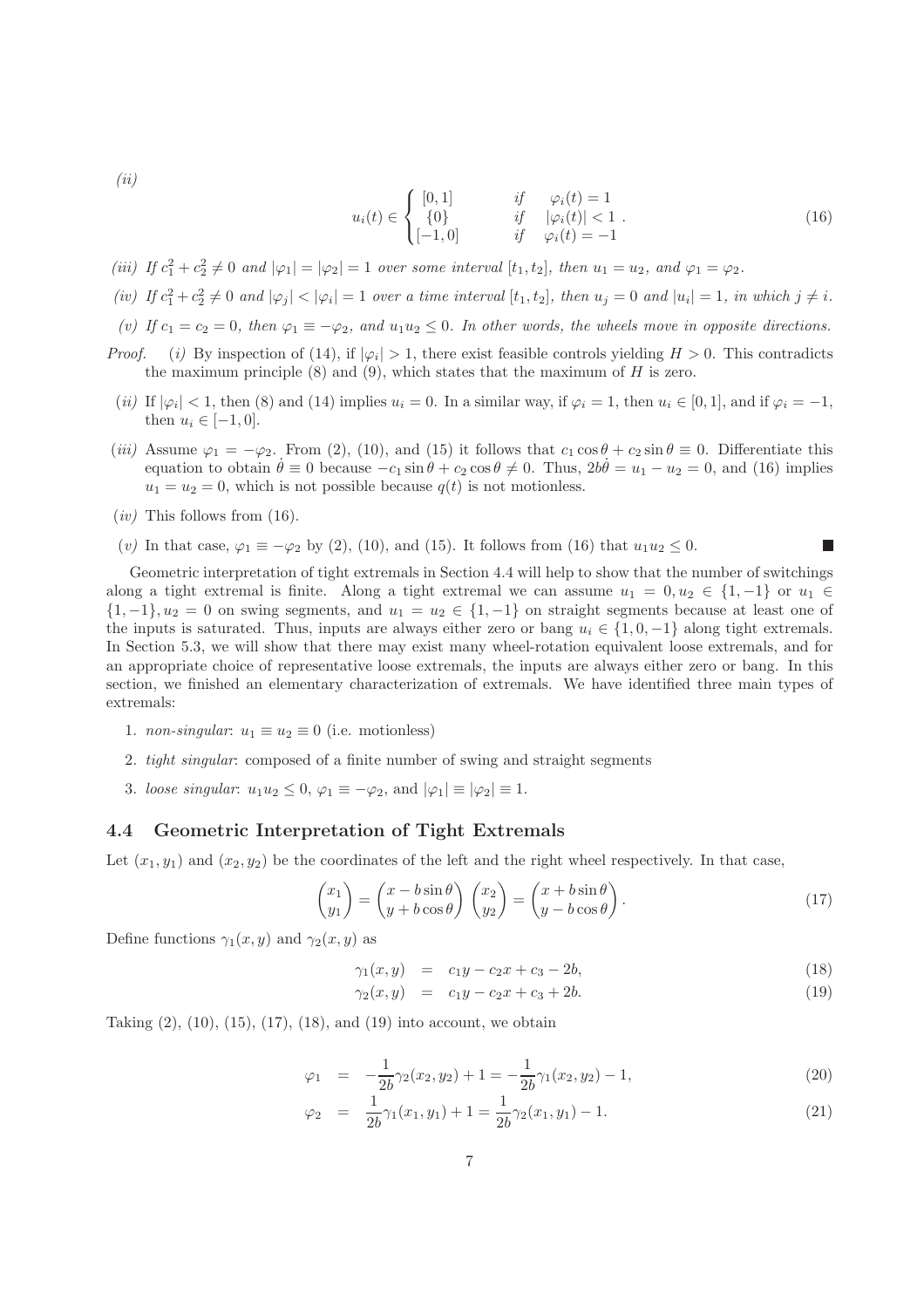

Figure 3: The robot stays between two lines  $\ell_1$  and  $\ell_2$  along a tight extremal.

Note that  $c_1^2 + c_2^2 > 0$ , and consider the parallel lines  $\ell_1 : \gamma_1(x, y) = 0$  and  $\ell_2 : \gamma_2(x, y) = 0$  in the robot  $x \cdot y$ plane. The value of  $\gamma_i$  at each point  $P \in \mathbb{R}^2$  determines  $d(P, \ell_i)$  scaled by  $\sqrt{c_1^2 + c_2^2}$  for  $i = 1, 2$ , in which  $d(P, \ell)$  is the signed distance of point P from a line  $\ell \subset \mathbb{R}^2$ . Since the base distance b of the robot is positive,  $\gamma_2 > \gamma_1$  everywhere in the plane. Thus,  $\ell_1$  and  $\ell_2$  cut the plane into five disjoint subsets (see Figure 3):  $S_+$ ,  $\ell_1, S_{\pm}, \ell_2$ , and  $S_{-}$  in which

$$
S_{+} = \{(x, y) \in \mathbb{R}^{2} | \gamma_{2}(x, y) > \gamma_{1}(x, y) > 0\}
$$
\n(22)

$$
S_{\pm} = \{(x, y) \in \mathbb{R}^2 | \gamma_2(x, y) > 0 > \gamma_1(x, y) \}
$$
\n(23)

$$
S_{-} = \{(x, y) \in \mathbb{R}^2 | \quad 0 > \gamma_2(x, y) > \gamma_1(x, y) \}. \tag{24}
$$

Using Lemma 2 and (20) and (21), along a tight extremal  $\gamma_1(x_i, y_i) \leq 0 \leq \gamma_2(x_i, y_i)$  for  $i = 1, 2$ . Thus, the robot always stays in the band  $\ell_1 \cup S_{\pm} \cup \ell_2$  (see Figure 3). By appropriately substituting in (16), we obtain

$$
u_{1} \in \begin{cases} [-1,0] & \text{if } \text{wheel } 2 \in \ell_{1} \\ \{0\} & \text{if } \text{wheel } 2 \in S_{\pm} \\ [0,1] & \text{if } \text{wheel } 2 \in \ell_{2} \\ \{0,1\} & \text{if } \text{wheel } 1 \in \ell_{1} \\ \{0\} & \text{if } \text{wheel } 1 \in S_{\pm} . \\ [-1,0] & \text{if } \text{wheel } 1 \in \ell_{2} \end{cases} (26)
$$

# 5 Characterization of Extremals

#### 5.1 Symmetries

Assume  $(q(t), u(t))$  is a minimum wheel-rotation trajectory-control pair that is defined on [0, T]. Let  $\tilde{q}(t)$  be the trajectory associated with control  $u(T - t)$ ,  $\bar{q}(t)$  the trajectory associated with control  $-u(t)$ , and  $\hat{q}(t)$ the trajectory associated with control  $\hat{u}(t) = (u_2(t), u_1(t))$ . Define the operators  $\mathcal{O}_1$ ,  $\mathcal{O}_2$ , and  $\mathcal{O}_3$  acting on trajectory-control pairs by

$$
\mathcal{O}_1: (q(t), u(t)) \quad \mapsto \quad (\tilde{q}(t), u(T-t)) \tag{27}
$$

$$
\mathcal{O}_2: (q(t), u(t)) \quad \mapsto \quad (\bar{q}(t), -u(t)) \tag{28}
$$

$$
\mathcal{O}_3: (q(t), u(t)) \quad \mapsto \quad (\hat{q}(t), \hat{u}(t)). \tag{29}
$$

Due to symmetries,  $\mathcal{O}_1(q(t), u(t))$ ,  $\mathcal{O}_2(q(t), u(t))$ , and  $\mathcal{O}_3(q(t), u(t))$  are also minimum wheel-rotation trajectories.  $\mathcal{O}_1$  corresponds to reversing the extremal in time,  $\mathcal{O}_2$  corresponds to reversing the inputs, and  $\mathcal{O}_3$ corresponds to exchanging the left and the right wheels.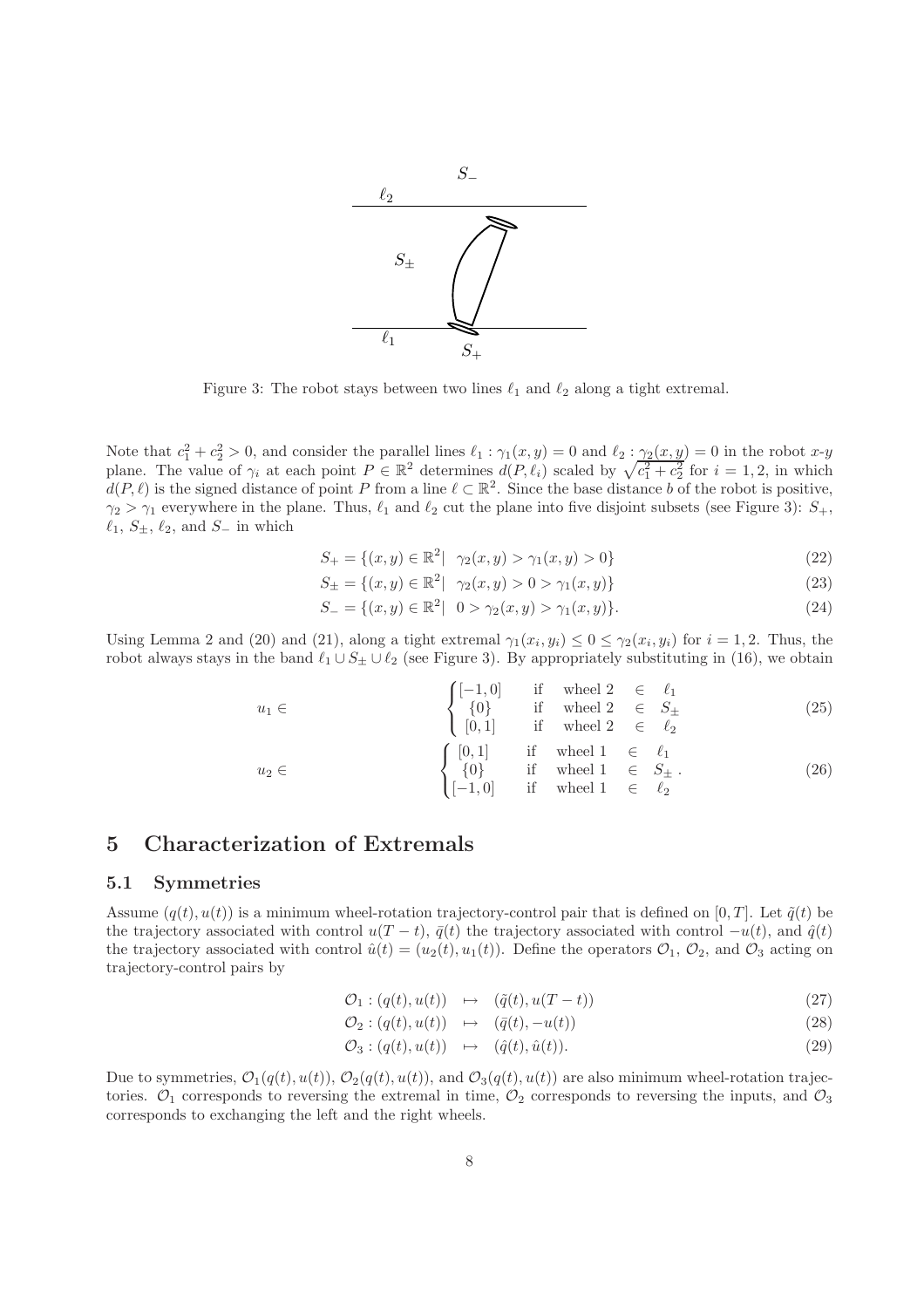

Figure 4:  $\mathcal{F}_1$  is a finite state machine whose language is the tight extremals for which the distance between  $\ell_1$  and  $\ell_2$  is 2b (Case 1).

#### 5.2 Characterization of Tight Extremals

In the following we give only the representatives of symmetric families of tight extremals. We will use  $L$ , R, and S to denote swing around the left wheel, the right wheel, and straight line motions, respectively. In cases where the directions must be specified, we use a superscript: − is clockwise, + is counter-clockwise, + is forward, and − is backward. Otherwise, the direction of swing is constant throughout the extremal. The symbol <sup>\*</sup> means zero or more copies of the base expression. Subscripts are non-negative angles.

Depending on the distance between  $\ell_1$  and  $\ell_2$  we identify three different types of tight extremals. For each type, we define a finite state machine to present extremals more precisely.

Case 1: Let  $d(\ell_1, \ell_2) = 2b$ . Besides swing, the robot can move straight forward and backward by keeping the wheels on  $\ell_i$ 's. In this case, the extremals are composed of a sequence of swing and straight segments. In general, there can be an arbitrary number of swing and straight segments. Since the straight segments can be translated and merged together, a representative subclass with only one straight segment is described by the following forms:

- $({\bf R}_\pi^- {\bf L}_\pi^-)^* {\bf R}_{\frac{\pi}{2}}^- {\bf S}^+ {\bf R}_{\frac{\pi}{2}}^- ({\bf L}_\pi^- {\bf R}_\pi^-)^*$
- $({\bf R}_\pi^- {\bf L}_\pi^-)^* {\bf R}_{{\pi\over 2}}^- {\bf S}^+ {\bf L}_{{\pi\over 2}}^+ ({\bf R}_\pi^+ {\bf L}_\pi^+)^*.$

We define a finite state machine  $\mathcal{F}_1$  to present such extremals more precisely. Let  $Q_1 = \{0, (\frac{\pi}{2}, \ell_1), (\frac{\pi}{2}, \ell_2), \pi, (\frac{\pi}{2}, \ell_1)\}$  $(\frac{3\pi}{2}, \ell_1), (\frac{3\pi}{2}, \ell_2)$  be the set of states. States are the robot orientations together with its position, i.e. whether it lies on the line  $\ell_1$  or  $\ell_2$ . Let the input alphabet be  $\Sigma_1 = \{S^+, S^-, L^{\pm}_{\frac{\pi}{2}}, L^{\pm}_{\frac{\pi}{2}}, R^{\pm}_{\frac{\pi}{2}}, R^{\pm}_{\frac{\pi}{2}}\}$ . Define  $\mathcal{F}_1$  by the transition function that is depicted in Figure 4. If robot starts in one of the states in  $Q_1$ , it has to move according to  $\mathcal{F}_1$ . If the initial configuration of robot is none of the states, the robot performs a compliant  $L_{\alpha}$ or  $\mathbf{R}_{\alpha}$  motion, in which  $0 \leq \alpha < \frac{\pi}{2}$ , to reach one of the states and continues according to  $\mathcal{F}_1$ . In general, there can be an arbitrary number of swing and straight segments. Since the straight segments can be translated and merged together, a representative subclass with only one straight segment suffices for giving all such minimum wheel-rotation trajectories. For optimal representatives of this class see (A) and (B) in Figure 1. We call such tight extremals *type I*.

Case 2: Let  $d(\ell_1, \ell_2) > 2b$ . The robot cannot move straight because it cannot keep the wheels on the lines  $\ell_i$  over some interval of time. Thus, such extremals are of the form  $(\mathbf{R}_{\pi}\mathbf{L}_{\pi})^*$ . Note that these extremals are subpaths of type I extremals. Again, we define a finite state machine  $\mathcal{F}_2$  to present such extremals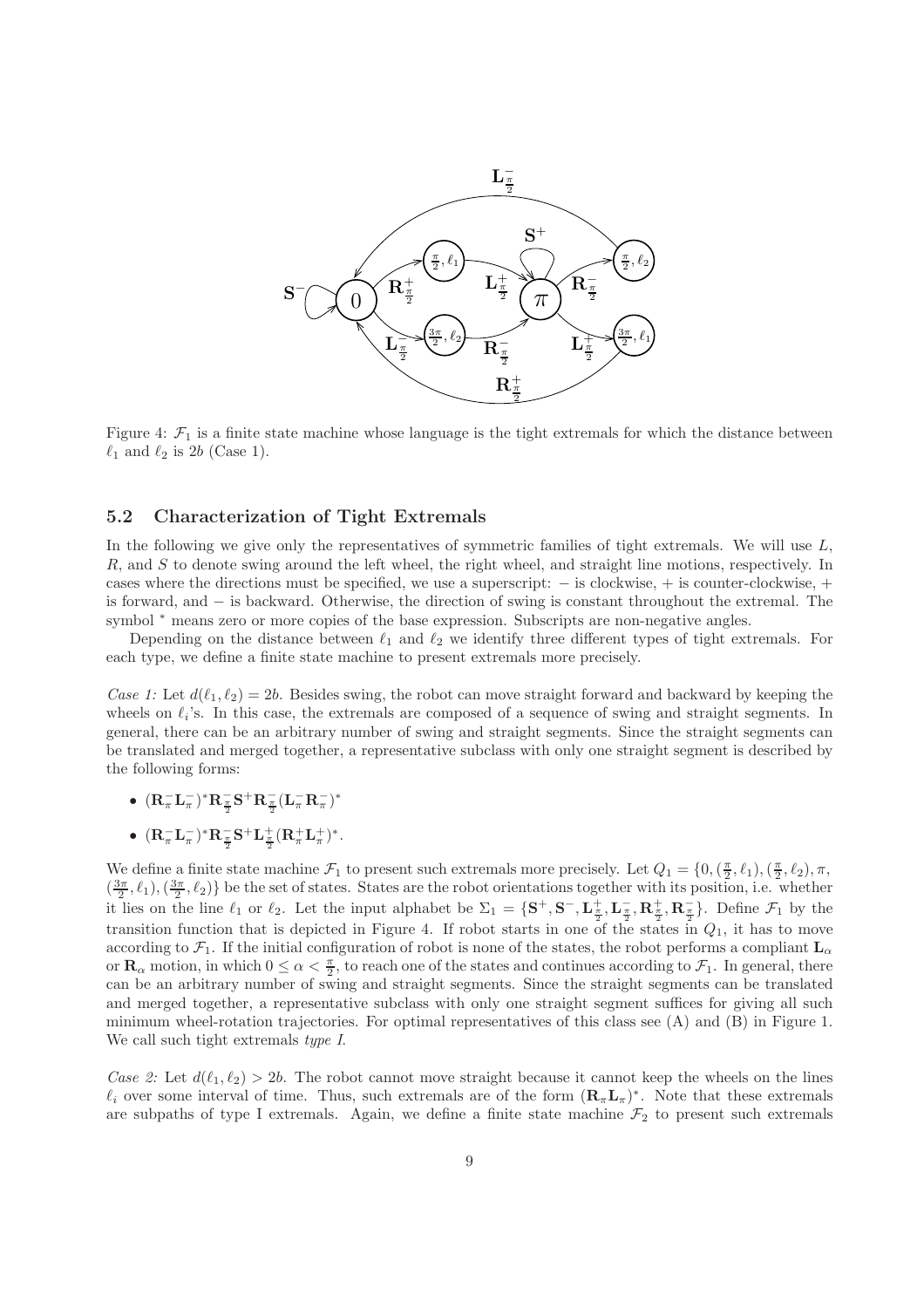

Figure 5:  $\mathcal{F}_2$  is a finite state machine whose language is the tight extremals for which the distance between  $\ell_1$  and  $\ell_2$  is greater than 2b (Case 2).



Figure 6:  $\mathcal{F}_3$  is a finite state machine whose language is the tight extremals for which the distance between  $\ell_1$  and  $\ell_2$  is less than 2b (Case 3).

more precisely. Let  $Q_2 = \{(\frac{\pi}{2}, \ell_1),(\frac{\pi}{2}, \ell_2),(\frac{3\pi}{2}, \ell_1),(\frac{3\pi}{2}, \ell_2)\}\$ be the set of states. States are the robot orientations together with its position, i.e. whether it lies on the line  $\ell_1$  or  $\ell_2$ . Let the input alphabet be  $\Sigma_2 = {\mathbf{L}_{\pi}^+, \mathbf{L}_{\pi}^-, \mathbf{R}_{\pi}^+, \mathbf{R}_{\pi}^-}$ . Define  $\mathcal{F}_2$  by the transition function that is depicted in Figure 5.

Case 3: Let  $d(\ell_1, \ell_2) < 2b$ . In this case, the extremals are of the form  $(\mathbf{L}_{\gamma}^{-} \mathbf{R}_{\gamma}^{-} \mathbf{L}_{\gamma}^{+} \mathbf{R}_{\gamma}^{+})^*$  in which  $\gamma \leq \frac{\pi}{2}$ . Like the two previous cases, we define a finite state machine  $\mathcal{F}_3$  to present such extremals more precisely. Let  $Q_3 = {\frac{\pi}{2} - \gamma, (\frac{\pi}{2}, \ell_1), (\frac{\pi}{2}, \ell_2), \frac{\pi}{2} + \gamma, \frac{3\pi}{2} - \gamma, (\frac{3\pi}{2}, \ell_1), (\frac{3\pi}{2}, \ell_2), \frac{3\pi}{2} + \gamma}$  be the set of states. States are the robot orientations together with its position, i.e. whether it lies on the line  $\ell_1$  or  $\ell_2$ . Let the input alphabet be  $\Sigma_3 = {\{\mathbf{L}_\gamma^+, \mathbf{L}_\gamma^-, \mathbf{R}_\gamma^+, \mathbf{R}_\gamma^-\}}$ . Define  $\mathcal{F}_3$  by the transition function that is depicted in Figure 6. For optimal representatives of this class see (C) and (D) in Figure 1. We call such tight extremals type II.

**Lemma 3.** Let  $q(t)$  be a tight extremal associated with the control  $u(t)$  that transfers  $(x_0, y_0, \theta_0)$  to  $(x_1, y_1, \theta_1)$ . In this case

$$
J(u) = l = \int_0^T (\sqrt{\dot{x}^2 + \dot{y}^2}) dt,
$$
\n(30)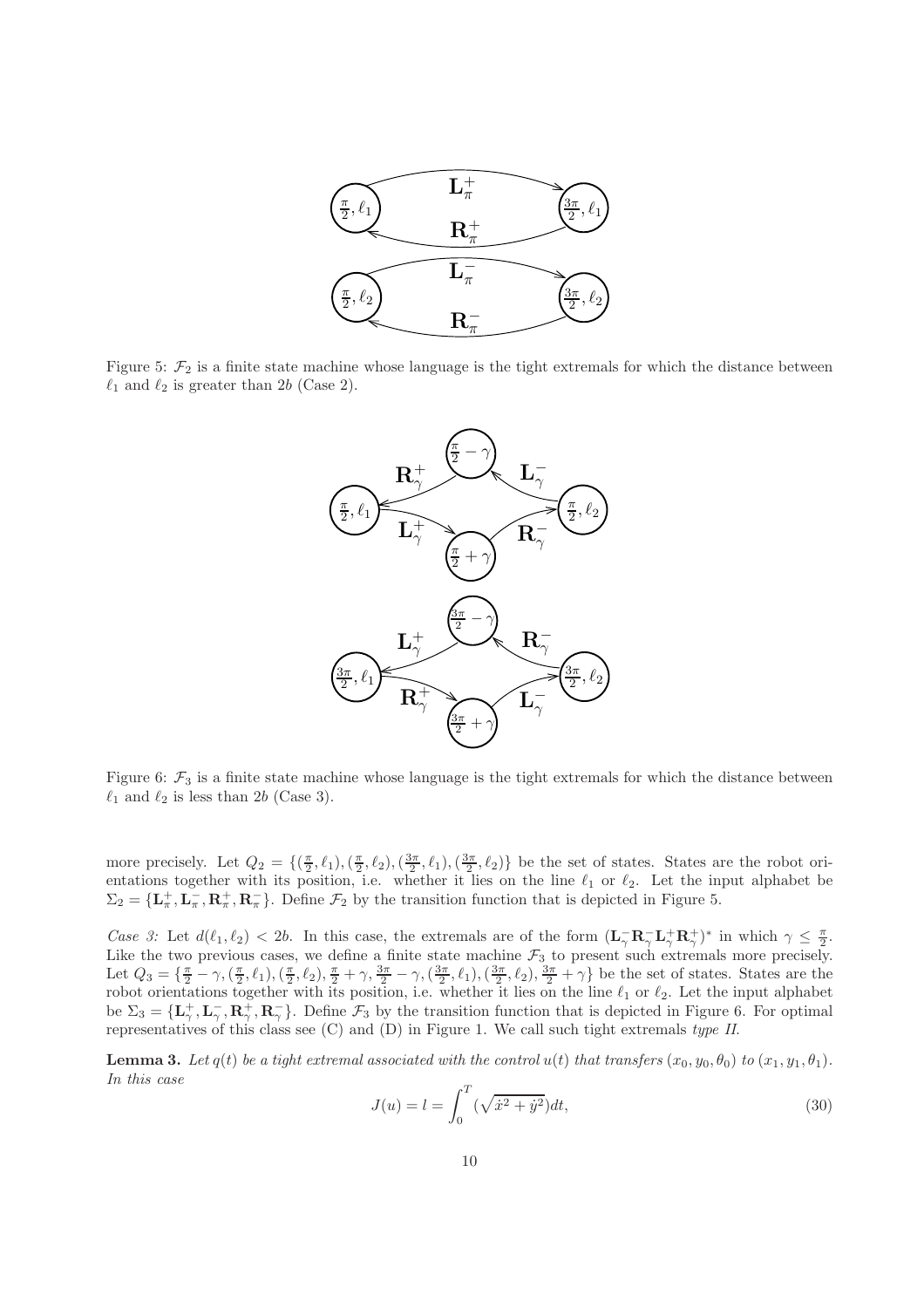*i.e.* the cost  $J(u)$  is the length of the projection of  $q(t)$  onto the x-y plane.

*Proof.* Since  $2\sqrt{\dot{x}^2 + \dot{y}^2} = \sqrt{(u_1 + u_2)^2} = |u_1 + u_2|$ , it is enough to show  $|u_1 + u_2| = |u_1| + |u_2|$  along a tight extremal. Tight extremals are composed of swing and straight segments. Over a swing segment one of the inputs is zero; for instance  $u_1 = 0$  in which case  $|u_1 + u_2| = |u_2| = |u_1| + |u_2|$ . Over a straight segment  $u_1 = u_2$  and  $|u_1 + u_2| = 2|u_1| = |u_1| + |u_2|$ .

#### 5.3 Characterization of Loose Extremals

The PMP does not give a restrictive enough extremal control law for loose extremals. In fact, the only constraint on loose extremals is that  $u_1, -u_2 \in [-1, 0]$  or  $u_1, -u_2 \in [0, 1]$ . Thus, a variety of non-bang-bang controls generate various loose extremals. For instance, it can be verified that rotation round any point on the axle is a minimum wheel-rotation trajectory. In this section, we will first show that loose optimal trajectories can only cover a bounded region of the configuration space around the initial configuration. There may be different loose extremals that transfer the initial configuration to the goal configuration. In particular, there may exist different such loose extremals which have equal wheel rotation. Equivalence of wheel rotation defines equivalence classes of loose extremals. We will show in Lemma 6 that there exists a representative composed of rotation in place and swing segments with a known structure, in every equivalence class.

**Lemma 4.** Let  $q(t)$  be a loose extremal associated with the control  $u(t)$ , and let  $\vartheta$  be the length of the projection of  $q(t)$  onto  $\mathbb{S}^1$ ; in other words,

$$
\vartheta = \int_0^T |\dot{\theta}| dt. \tag{31}
$$

In this case we have  $J(u) = b\vartheta$ .

*Proof.* Since  $2b|\dot{\theta}| = |u_1 - u_2|$ , it is enough to show that  $|u_1 - u_2| = |u_1| + |u_2|$  along a loose extremal. According to Lemma 2,  $u_1 u_2 \le 0$  along a loose extremal. Thus,  $|u_1 u_2| = -u_1 u_2$  which means  $(|u_1| + |u_2|)^2 = (u_1 - u_2)^2$ . It is obvious then that  $|u_1| + |u_2| = |u_1 - u_2|$ .

**Lemma 5.** Let  $(q(t), u(t))$  be a loose trajectory-control pair that tranfers the initial configuration  $(x_0, y_0, \theta_0)$ to the goal configuration  $(x_1, y_1, \theta_1)$ . It follows that  $J(u) = b|\theta_1 - \theta_0 + 2k\pi|$  for some integer k. Furthermore, if  $q(t)$  is optimal, then  $J(u) \leq 5b\pi$ .

*Proof.* According to Lemma 4, the cost of a loose extremal is  $b\vartheta$ , in which  $\vartheta$  is (31). In this case,  $\vartheta = |\theta_1 - \theta_0 + \theta_1|$  $2k\pi$  for some integer k and the cost is  $J(u) = b|\theta_1 - \theta_0 + 2k\pi|$ . For the second part, suppose  $q(t)$  is optimal while  $|\theta_1 - \theta_0 + 2k\pi| > 5\pi$ . It can geometrically be shown that  $\sqrt{(x_1 - x_0)^2 + (y_1 - y_0)^2} \le 2bm$ , in which m is an integer that satisfies the inequality  $(m-1)\pi < |\theta_1 - \theta_0 + 2k\pi| \leq m\pi$ . Since  $|\theta_1 - \theta_0 + 2k\pi| > 5\pi$ , we have  $m \geq 6$ . The cost of the trivial trajectory which is composed of rotation in place, going straight, and again rotation in place is not more than  $2bm + b\pi$ . Thus, we have  $J(u) = b|\theta_1 - \theta_0 + 2k\pi| > b(m-1)\pi > 2bm + b\pi$ because  $m > 6$ . This is contradictory to the optimality of  $q(t)$ .

Corollary 2. Starting from an initial configuration, loose optimal trajectories are of bounded cost and bounded reach in the x-y plane. We call such optimal extremals type III.

**Lemma 6.** Let  $(q(t), u(t))$  be a loose optimal trajectory-control pair that tranfers the initial configuration  $q_0$  to the goal configuration  $q_1$ . There exists a trajectory-control pair  $(\check{q}(t), \check{u}(t))$  transferring  $q_0$  to  $q_1$ , in which  $\check{u}$  is composed of a sequence of alternating rotation in place and swing segments in the same direction. Furthermore,  $q(t)$  and  $\check{q}(t)$  have the same wheel rotation, i.e.  $J(u) = J(\check{u})$ .

Sketch of proof. Look at the time-optimal trajectories for the system described in (1) with  $u_1 \in [-1, 0], u_2 \in$ [0, 1] (our claim for the case in which  $u_1 \in [0, 1], u_2 \in [-1, 0]$  follows from a similar argument). We know the time-optimal trajectories for this modified system exist because its input space is convex. Upon applying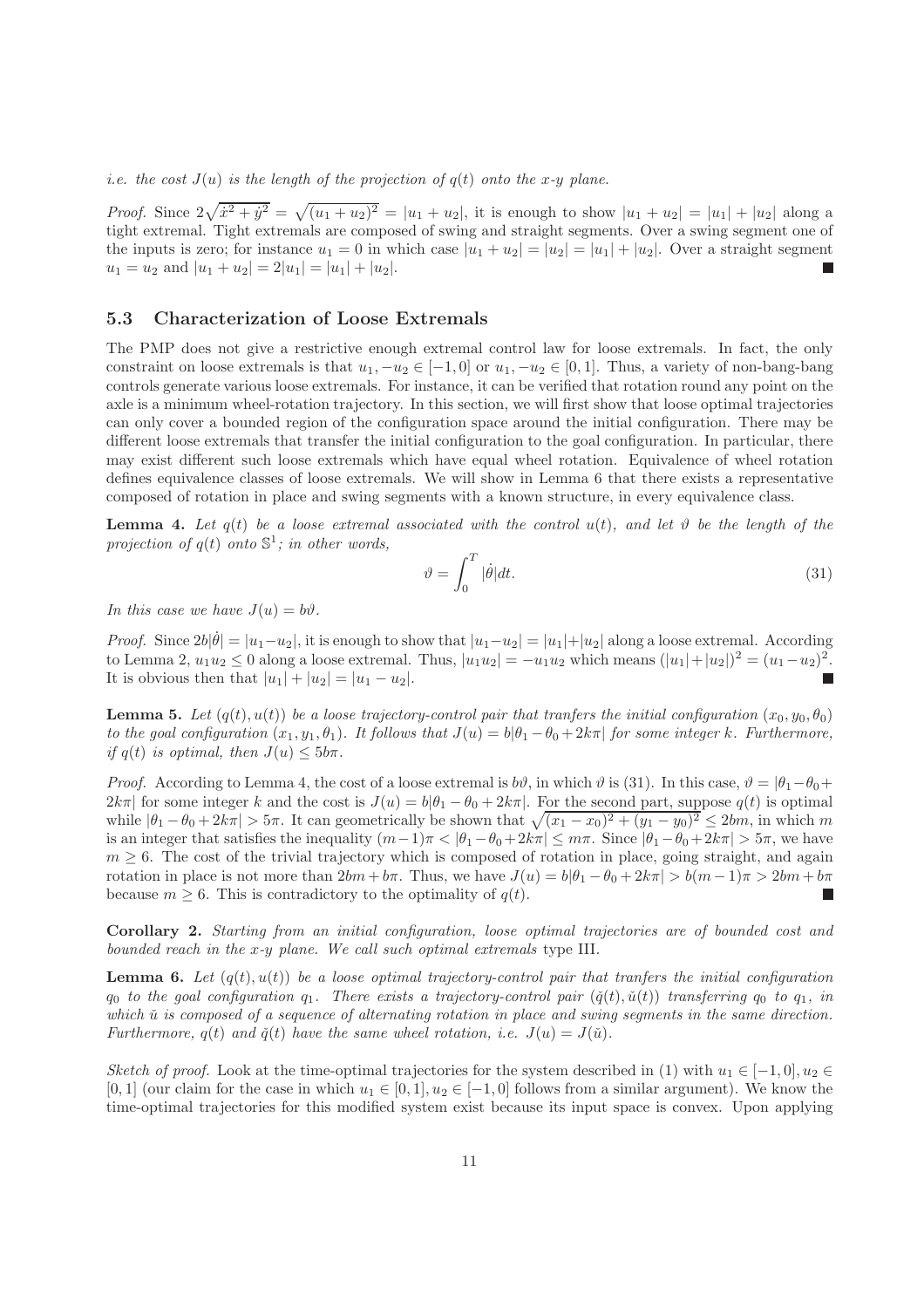

Figure 7:  $\mathcal{E}_1$  provides a representative subclass of loose extremals in + direction.



Figure 8:  $\mathcal{E}_2$  provides a representative subclass of loose extremals in  $-$  direction.

the PMP with the time as the cost functional, the extremals are composed of a sequence of rotation in place and swing segments. Let  $(\check{q}(t), \check{u}(t))$  be the time optimal trajectory-control pair, i.e.  $\check{u}$  is composed of a sequence of rotation in place and swing segments. Lemma 4 implies that  $J(u) = b\vartheta$  and  $J(\tilde{u}) = b\tilde{\vartheta}$ , in which  $\vartheta$  and  $\check{\vartheta}$  are as in (31). Since  $\vartheta \equiv \pm \check{\vartheta}$  up to a multiple of  $2\pi$ , and Lemma 5 holds for  $(q(t), u(t))$ , we have  $J(u) = J(\tilde{u})$  because otherwise, it can be verified that  $\tilde{u}$  is not time optimal.

We use **P** to denote rotation in place. In order to present the representative subclass of loose extremals whose existence is established in Lemma 6, we define finite state machines  $\mathcal{E}_1$  and  $\mathcal{E}_2$ . Let  $0 \leq \gamma \leq \pi$ and  $Q = \{\frac{\gamma}{2} \}$  $\frac{\gamma}{2}, \pi - \frac{\gamma}{2}$  $\frac{\gamma}{2}, \pi + \frac{\gamma}{2}$  $\frac{\gamma}{2}, 2\pi - \frac{\gamma}{2}$  $\frac{\gamma}{2}$  be the set of states which represent the robot orientation. Let the input alphabet be  $\mathbf{\Sigma} = {\mathbf{L}_{\gamma}^{\perp}, \mathbf{L}_{\gamma}^{\perp}, \mathbf{R}_{\gamma}^{\perp}, \mathbf{R}_{\gamma}^{\perp}, \mathbf{P}_{\pi-\gamma}^{\perp}, \mathbf{P}_{\pi-\gamma}^{\perp}}$ . Define  $\mathcal{E}_1$  and  $\mathcal{E}_2$  by the transition functions that are depicted in Figures 7 and 8 respectively.  $\mathcal{E}_1$  provides a representative subclass of loose extremals in + direction and  $\mathcal{E}_2$  in – direction.

# 6 Minimum Wheel-Rotation Trajectories

Eventually, in this section we give type I, II, and III minimum wheel-rotation trajectories up to symmetries. In Section 5.1 we described the symmetries of this problem. In the following we denote straight segment by S, swinging around right and left wheels by R and L respectively, and rotation in place by P. Directions are denoted by superscript + and − whenever it is required, otherwise it is constant throughout the trajectory. Forward and counter-clockwise are denoted by +, and backward and clockwise by −. Subscripts denote angles.

#### Proposition 2. Any subpath of an optimal path is necessarily optimal.

Proof. For otherwise, one gets a better path by substituting the optimal alternative for the subpath, which is a contradiction.

We need to explicitly list only those minimum wheel-rotation trajectories that are maximal with respect to the subpath partial order. Other minimum wheel-rotation trajectories are subpaths of the listed ones and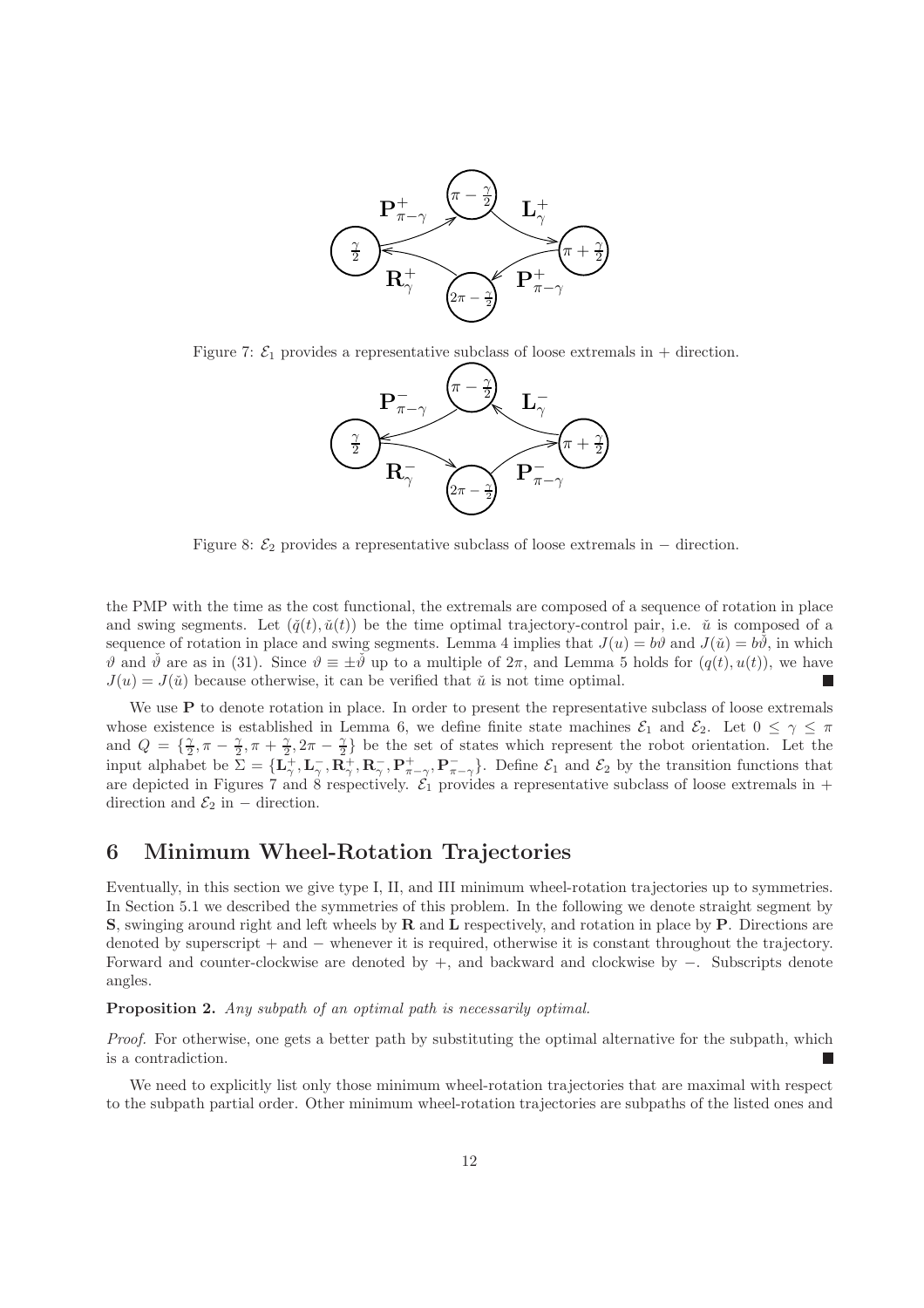|                                                         | (A)                                                                                         | (B)                                                                                                                        | (C)                                                                                          | (D)                                                                                          | (E)                                                                      | (F)                                                 |
|---------------------------------------------------------|---------------------------------------------------------------------------------------------|----------------------------------------------------------------------------------------------------------------------------|----------------------------------------------------------------------------------------------|----------------------------------------------------------------------------------------------|--------------------------------------------------------------------------|-----------------------------------------------------|
| Base                                                    | ${\mathbf L}^-_{\alpha}{\mathbf R}^-_{\frac{\pi}{2}}{\mathbf S}^+{\mathbf R}^-_{\beta}$     | ${\mathbf L}^-_{\alpha}{\mathbf R}^-_{\frac{\pi}{2}}\mathbf{S}^+{\mathbf L}^+_{\frac{\pi}{2}}{\mathbf R}^+_{\beta}$        | ${\mathbf L}^-_{\alpha}{\mathbf R}^-_{\gamma}{\mathbf L}^+_{\gamma}{\mathbf R}^+_{\beta}$    | ${\mathbf L}^+_\alpha {\mathbf R}^-_\gamma {\mathbf L}^-_\gamma {\mathbf R}^+_\beta$         | ${\rm R}^+_{\alpha}{\rm P}^+_{\gamma}{\rm L}^+_{\beta}$                  | ${\bf P}^+_\alpha {\bf R}^+_\gamma {\bf P}^+_\beta$ |
| $\mathcal{O}_1$                                         | ${\bf R}^-_\beta {\bf S}^+ {\bf R}^-_{\frac{\pi}{2}} {\bf L}_\alpha^-$                      | $\mathbf{R}_{\beta}^{+}\mathbf{L}_{\frac{\pi}{2}}^{+}\mathbf{S}^{+}\mathbf{R}_{\frac{\pi}{2}}^{-}\mathbf{L}_{\alpha}^{-}$  | $\mathbf{R}^+_\beta \mathbf{L}^+_\gamma \mathbf{R}^-_\gamma \mathbf{L}^-_\alpha$             | ${\bf R}^+_\beta {\bf L}^-_\gamma {\bf R}^-_\gamma {\bf L}^+_\alpha$                         | ${\mathbf L}^+_\beta\mathbf{P}^+_\gamma\mathbf{R}^+_\alpha$              | ${\bf P}^+_\beta {\bf R}^+_\gamma {\bf P}^+_\alpha$ |
| $\mathcal{O}_2$                                         | ${\mathbf L}^+_{\alpha}{\mathbf R}^+_{\frac{\pi}{2}}{\mathbf S}^-{\mathbf R}^+_{\beta}$     | ${\mathbf L}^+_{\alpha}{\mathbf R}^+_{\frac{\pi}{2}}\mathbf{S}^-{\mathbf L}^-_{\frac{\pi}{2}}{\mathbf R}^-_{\beta}$        | ${\mathbf L}^+_\alpha {\mathbf R}^+_\gamma {\mathbf L}^-_\gamma {\mathbf R}^-_\beta$         | ${\mathbf L}^-_{\alpha}{\mathbf R}^+_{\gamma}{\mathbf L}^+_{\gamma}{\mathbf R}^-_{\beta}$    | $\mathbf{R}_{\alpha}^{-} \mathbf{P}_{\gamma}^{-} \mathbf{L}_{\beta}^{-}$ | $P_{\alpha}^- R_{\gamma}^- P_{\beta}^-$             |
| $\mathcal{O}_3$                                         | $\mathbf{R}^+_\alpha \mathbf{L}^+_{\frac{\pi}{2}} \mathbf{S}^+ \mathbf{L}^+_\beta$          | $\mathbf{R}^+_{\alpha} \mathbf{L}^+_{\frac{\pi}{2}} \mathbf{S}^+ \mathbf{R}^-_{\frac{\pi}{2}} \mathbf{L}^-_{\beta}$        | $\mathbf{R}^+_\alpha \mathbf{L}^+_\gamma \mathbf{R}^-_\gamma \mathbf{L}^-_\beta$             | ${\bf R}^-_\alpha {\bf L}^+_\gamma {\bf R}^+_\gamma {\bf L}^-_\beta$                         | ${\mathbf L}^-_{\alpha}{\mathbf P}^-_{\gamma}{\mathbf R}^-_{\beta}$      | $P_{\alpha}^- L_{\gamma}^- P_{\beta}^-$             |
| $\mathcal{O}_1 \circ \mathcal{O}_2$                     | $\mathbf{R}^+_{\beta} \mathbf{S}^- \mathbf{R}^+_{\frac{\pi}{2}} \mathbf{L}^+_{\alpha}$      | $\mathbf{R}_{\beta}^{-}\mathbf{L}_{\frac{\pi}{2}}^{-}\mathbf{S}^{-}\mathbf{R}_{\frac{\pi}{2}}^{+}\mathbf{L}_{\alpha}^{+}$  | ${\bf R}^-_\beta {\bf L}^-_\gamma {\bf R}^+_\gamma {\bf L}^+_\alpha$                         | ${\bf R}^-_\beta {\bf L}^+_\gamma {\bf R}^+_\gamma {\bf L}^-_\alpha$                         | ${\rm L}_\beta^- {\rm P}_\gamma^- {\rm R}_\alpha^-$                      | $P_{\beta}^- R_{\gamma}^- P_{\alpha}^-$             |
| $\mathcal{O}_1 \circ \mathcal{O}_3$                     | ${\mathbf L}^+_{\beta}{\mathbf S}^+{\mathbf L}^+_{\frac{\pi}{2}}{\mathbf R}^+_{\alpha}$     | ${\color{red} \mathbf{L}_\beta^- \mathbf{R}_\frac{\pi}{2}^- \mathbf{S}^+ \mathbf{L}_\frac{\pi}{2}^+ \mathbf{R}_\alpha^+ }$ | ${\mathbf L}^-_{\beta} {\mathbf R}^-_{\gamma} {\mathbf L}^+_{\gamma} {\mathbf R}^+_{\alpha}$ | ${\mathbf L}^-_{\beta} {\mathbf R}^+_{\gamma} {\mathbf L}^+_{\gamma} {\mathbf R}^-_{\alpha}$ | ${\bf R}_\beta^- {\bf P}_\gamma^- {\bf L}_\alpha^-$                      | ${\bf P}_\beta^- {\bf L}_\gamma^- {\bf P}_\alpha^-$ |
| $\mathcal{O}_2\circ\mathcal{O}_3$                       | $\mathbf{R}_{\alpha}^{-}\mathbf{L}_{\frac{\pi}{2}}^{-}\mathbf{S}^{-}\mathbf{L}_{\beta}^{-}$ | $\mathbf{R}_{\alpha}^{-}\mathbf{L}_{\frac{\pi}{2}}^{-}\mathbf{S}^{-}\mathbf{R}_{\frac{\pi}{2}}^{+}\mathbf{L}_{\beta}^{+}$  | ${\bf R}^-_\alpha {\bf L}^-_\gamma {\bf R}^+_\gamma {\bf L}^+_\beta$                         | ${\bf R}^+_{\alpha}{\bf L}^-_{\gamma}{\bf R}^-_{\gamma}{\bf L}^+_{\beta}$                    | ${\mathbf L}^+_{\alpha}{\mathbf P}^+_{\gamma}{\mathbf R}^+_{\beta}$      | ${\bf P}^+_\alpha {\bf L}^+_\gamma {\bf P}^+_\beta$ |
| $\mathcal{O}_1 \circ \mathcal{O}_2 \circ \mathcal{O}_3$ | ${\mathbf L}^-_{\beta} {\mathbf S}^- {\mathbf L}^-_{\frac{\pi}{2}} {\mathbf R}^-_{\alpha}$  | ${\mathbf L}^+_{\beta}{\mathbf R}^+_{\frac{\pi}{2}}{\mathbf S}^-{\mathbf L}^-_{\frac{\pi}{2}}{\mathbf R}^-_{\alpha}$       | ${\mathbf L}^+_\beta {\mathbf R}^+_\gamma {\mathbf L}^-_\gamma {\mathbf R}^-_\alpha$         | ${\mathbf L}^+_\beta {\mathbf R}^-_\gamma {\mathbf L}^-_\gamma {\mathbf R}^+_\alpha$         | ${\bf R}^+_\beta {\bf P}^+_\gamma {\bf L}^+_\alpha$                      | ${\bf P}^+_\beta {\bf L}^+_\gamma {\bf P}^+_\alpha$ |
|                                                         | $\alpha + \beta \leq \frac{\pi}{2}$                                                         | $\alpha + \beta \leq 2$                                                                                                    | $\alpha, \beta \leq \gamma \leq \frac{\pi}{2}$                                               | $\alpha, \beta \leq \gamma \leq \frac{\pi}{2}$                                               | $\alpha + \gamma + \beta \leq \pi$                                       | $\alpha + \gamma + \beta \leq \pi$                  |

Table 1: Maximal minimum wheel-rotation trajectories sorted by symmetry class

derivable from them. In other words, we will explicitly characterize only maximally optimal trajectories.

Lemma 3 implies that wheel-rotation is equal to the length of the curve that is traversed by the center of robot in the x-y plane along tight extremals. Since equations of motion of the differential-drive is the same as that of Reeds-Shepp car along a tight extremal, the center of robot in the  $x-y$  plane traverses a Reeds-Shepp curve along a tight minimum wheel-rotation trajectory. Here we use previous results about Reeds-Shepp curves in [18] to characterize tight minimum wheel-rotation trajectories.

#### **Lemma 7.** If  $\alpha > 0$  then  $\mathbf{R}_{\pi} \mathbf{L}_{\alpha}$  is not minimum wheel-rotation.

*Proof.* For any  $\beta > 0$ , we first show that  $\mathbf{L}_{\beta} \mathbf{R}_{\pi} \mathbf{L}_{\beta}$  is not optimal. Observe that  $\mathbf{L}_{\beta}^- \mathbf{R}_{\pi}^- \mathbf{L}_{\beta}^ \frac{\pi}{\beta}$  has  $(\pi + 2\beta)b$ wheel rotation. Let  $e = 4(1 - \cos \beta)b$ . The trajectory  $\mathbf{R}_{\frac{\pi}{2} - \beta}^+ \mathbf{S}_e^- \mathbf{R}_{\frac{\pi}{2} - \beta}^+$  has  $(\pi - 2\beta)b + e$  wheel rotation. Since  $1 - \cos \beta \le \beta$  we must have  $(\pi - 2\beta)b + e \le (\pi + 2\beta)b$ . Second, we show that  $\mathbf{R}_{\pi} \mathbf{L}_{\alpha}$  is not optimal. Let  $0 < \epsilon < \alpha$  be a small positive number such that  $2(1 - \cos \epsilon) < \epsilon$ . We know that such  $\epsilon$  exists. Let  $g = 4(1-\cos\epsilon)b$ . Consider the trajectory  $\mathbf{L}_{\epsilon}^{+}\mathbf{R}_{\frac{\pi}{2}-\epsilon}^{+}\mathbf{S}_{g}^{-}\mathbf{R}_{\frac{\pi}{2}-\epsilon}^{+}$  which has the same end configuration as  $\mathbf{R}_{\pi}\mathbf{L}_{\epsilon}$ . However, it has less wheel rotation than  $\mathbf{R}_{\pi} \mathbf{L}_{\epsilon}$  because  $g < 2b\epsilon$ . Since any subpath of an optimal path should be optimal,  $\mathbf{R}_{\pi} \mathbf{L}_{\alpha}$  is not optimal.

Theorem 2. A type I minimum wheel-rotation trajectory has one of the following forms:

- $\mathbf{L}_{\alpha}^{-} \mathbf{R}_{\frac{\pi}{2}}^{-} \mathbf{S}^{+} \mathbf{R}_{\beta}^{-}$
- ${\bf L}^-_{\zeta} {\bf R}^-_{\frac{\pi}{2}} {\bf S}^+ {\bf L}^+_{\frac{\pi}{2}} {\bf R}^+_{\gamma},$

in which  $\alpha + \beta \leq \frac{\pi}{2}$  and  $\zeta + \gamma \leq 2$ .

Proof. In Section 5.2 case 1, we showed that type I extremals are of the following forms:

- $({\bf R}_\pi^-{\bf L}_\pi^-)^*{\bf R}_{\frac{\pi}{2}}^-{\bf S}^+{\bf R}_{\frac{\pi}{2}}^-({\bf L}_\pi^-{\bf R}_\pi^-)^*$
- $({\bf R}_\pi^- {\bf L}_\pi^-)^* {\bf R}_{{\frac{\pi}{2}}}^- {\bf S}^+ {\bf L}_{{\frac{\pi}{2}}}^+ ({\bf R}_\pi^+ {\bf L}_\pi^+)^*.$

Lemma 7 shows that if  $\eta > 0$  then  $\mathbf{L}_{\pi} \mathbf{R}_{\eta}$  cannot be minimum wheel-rotation. It is enough to note that any subpath of an optimal path is necessarily optimal. Hence, the only possibilities are of the following form: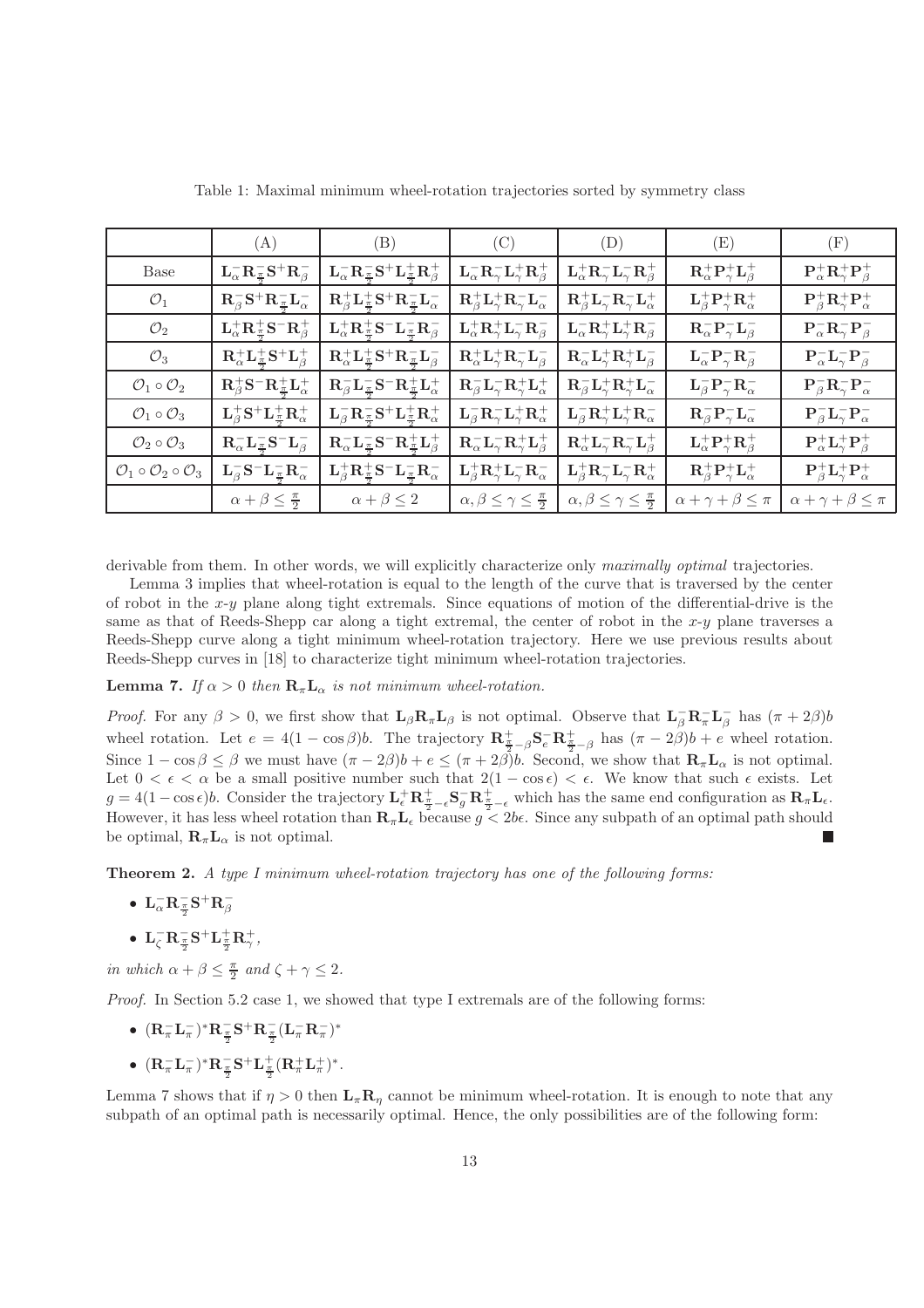- ${\bf L}_{\alpha}^- {\bf R}_{\frac{\pi}{2}}^- {\bf S}^+ {\bf R}_{\frac{\pi}{2}}^- {\bf L}_{\eta}^-$
- ${\bf L}^-_{\zeta} {\bf R}^-_{\frac{\pi}{2}} {\bf S}^+ {\bf L}^+_{\frac{\pi}{2}} {\bf R}^+_{\gamma},$

in which  $\alpha, \eta, \zeta, \gamma < \pi$ . Assume  $\alpha > 0$ . We claim that  $\eta = 0$ , because a path of type  $\mathbb{R}^+ \mathbb{S}^- \mathbb{R}^+$  is shorter than  $\mathbf{L}_{\alpha}^{-} \mathbf{R}_{\frac{\pi}{2}}^{-} \mathbf{S}^{\perp} \mathbf{R}_{\frac{\pi}{2}}^{-} \mathbf{L}_{\eta}^{-}$ . Hence,  $\mathbf{L}_{\alpha}^{-} \mathbf{R}_{\frac{\pi}{2}}^{-} \mathbf{S}^{+} \mathbf{R}_{\beta}^{-}$  $\frac{\pi}{\beta}$  is possibly optimal in which  $\beta \leq \frac{\pi}{2}$ . If  $\alpha > \frac{\pi}{2}$ , then a path of type  $\mathbf{R}^+ \mathbf{L}^+_{\frac{\pi}{2}} \mathbf{S}^+ \mathbf{R}^-$  is shorter than  $\mathbf{L}^-_{\alpha} \mathbf{R}^-_{\frac{\pi}{2}} \mathbf{S}^+$ . Thus,  $\alpha, \beta, \zeta, \gamma \leq \frac{\pi}{2}$ . Also, charaterization of Reeds-Shepp curves of type  $C|CSC$  in [18] implies that  $\alpha + \beta \leq \frac{\pi}{2}$ . Finally, if  $\zeta + \gamma > 2$ , then  $\mathbf{L}^{\pm}_{\frac{\pi}{2}-\zeta}$  S<sup>-</sup> $\mathbf{R}^{-}_{\frac{\pi}{2}-\gamma}$  is shorter than  $\mathbf{L}_{\zeta}^{-} \mathbf{R}_{\frac{\pi}{2}}^{-} \mathbf{S}^{+} \mathbf{L}_{\frac{\pi}{2}}^{+} \mathbf{R}_{\gamma}^{+}$ . Hence,  $\zeta + \gamma \leq 2$ . For such an optimal trajectory see (A) and (B) in Figure 1.

Theorem 3. A type II minimum wheel-rotation trajectory has one of the following forms:

- $\bullet$   ${\mathbf L}^-_{\alpha}{\mathbf R}^-_{\gamma} {\mathbf L}^+_{\gamma} {\mathbf R}^+_{\beta}$
- ${\bf L}^+_{\alpha}{\bf R}^-_{\gamma}{\bf L}^-_{\gamma}{\bf R}^+_{\beta}$

in which  $0 \leq \alpha, \beta \leq \gamma \leq \frac{\pi}{2}$ .

*Proof.* In Section 5.2 case 3, we showed that type II extremals are of the form  $(\mathbf{L}_{\gamma}^{-} \mathbf{R}_{\gamma}^{-} \mathbf{L}_{\gamma}^{+} \mathbf{R}_{\gamma}^{+})^*$ . We prove that a trajectory containing two complete sets of four swings is not optimal, i.e.  $\mathbf{R}_\gamma^+ \mathbf{L}_\gamma^- \mathbf{R}_\gamma^- \mathbf{L}_\gamma^+ \mathbf{R}_\gamma^+ \mathbf{L}_\gamma^- \mathbf{R}_\gamma^- \mathbf{L}_\gamma^+$ is not optimal. In each set, the amount of robot displacement in x-y plane is  $8b \sin^2 \frac{\gamma}{2}$ , in which  $\gamma$  is the angle of swings. If  $0 < \gamma < \frac{\pi}{4}$ , then let  $\zeta$  be such that  $\sin^2 \frac{\zeta}{2} = 2 \sin^2 \frac{\gamma}{2}$ . It follows that  $\zeta < 2\gamma < \frac{\pi}{2}$ . A type II extremal that is composed of four swings of angle  $\zeta$  has less wheel rotation. If  $\frac{\pi}{4} \leq \gamma \leq \frac{\pi}{2}$ , then  $b\pi + 16b\sin^2\frac{\gamma}{2} < 8b\gamma$ , and the trivial trajectory which is composed of rotation in place, going straight, and again rotation in place gives less wheel rotation. A similar argument, based on what we just showed, proves that  $L_{\gamma}^- R_{\gamma}^- L_{\gamma}^+ R_{\gamma}^+ L_{\gamma}^- R_{\gamma}^- L_{\gamma}^+ R_{\gamma}^+$  is not minimum wheel-rotation either. Moreover, Lemma 3 implies that wheel-rotation is equal to the length of the curve that is traversed by the center of robot in the  $x-y$  plane along tight extremals. Since the center of robot in the  $x-y$  plane traverses a Reeds-Shepp curve along a tight minimum wheel-rotation trajectory, the only possibilities [18] are

- $\bullet~~ {\bf L}^-_{\alpha}{\bf R}^-_{\gamma} {\bf L}^+_{\gamma} {\bf R}^+_{\beta}$
- ${\bf L}^+_{\alpha}{\bf R}^-_{\gamma}{\bf L}^-_{\gamma}{\bf R}^+_{\beta},$

in which  $\alpha, \beta \leq \gamma \leq \frac{\pi}{2}$ . For such an optimal trajectory see (C) and (D) in Figure 1.

**Lemma 8.** If  $\alpha > 0$  then  $P_{\pi-\gamma}R_{\gamma}P_{\alpha}$  is not minimum wheel-rotation, in which  $0 \leq \gamma \leq \pi$ .

Proof. It is enough to note that  $P^{-}_{\pi-\gamma}R^{-}_{\gamma}P^{-}_{\alpha}$  has  $\pi+\alpha$  wheel rotation whereas  $L^{+}_{\gamma}P^{+}_{\pi-\gamma-\alpha}$  has  $\pi-\alpha$ wheel rotation. Since they connect the same initial and goal configurations, the former cannot be minimum wheel-rotation.

**Lemma 9.** If  $0 \le \zeta, \eta \le \gamma \le \pi$  and  $\zeta + \eta > \gamma$  then  $\mathbf{R}_{\zeta} \mathbf{P}_{\pi-\gamma} \mathbf{L}_{\eta}$  is not minimum wheel-rotation.

*Proof.* Suppose  $\mathbf{R}_{\zeta} \mathbf{P}_{\pi-\gamma} \mathbf{L}_{\eta}$  is minimum wheel-rotation. Let  $\delta = \gamma - \zeta$ . By assumption we have  $0 \leq \delta < \zeta$ *η*. We replace the subpath  $\mathbf{R}_{\zeta}^{-} \mathbf{P}_{\pi-\gamma}^{-} \mathbf{L}_{\delta}^{-}$  $\bar{\delta}$  of **R**<sub> $\bar{\zeta}$ </sub>**P**<sub>π-γ</sub>**L**<sub> $\bar{\eta}$ </sub> by an equivalent trajectory **L**<sub> $\delta$ </sub><sup>+</sup>**P**<sub>π-γ</sub>**R**<sub> $\zeta$ </sub><sup>+</sup> to get  $\mathbf{L}_{\delta}^+\mathbf{P}_{\pi-\gamma}^+\mathbf{R}_{\zeta}^+\mathbf{L}_{\eta-\delta}^-$ . Boundary points and wheel rotation of this trajectory is equal to boundary points and wheel rotation of the original trajectory  $\mathbf{R}_{\zeta}^{-} \mathbf{P}_{\pi-\gamma}^{-} \mathbf{L}_{\eta}^{-}$ . Hence,  $\mathbf{L}_{\delta}^{+} \mathbf{P}_{\pi-\gamma}^{+} \mathbf{R}_{\zeta}^{+} \mathbf{L}_{\eta-\delta}^{-}$  is a minimum wheel-rotation trajectory. In particular, it must satisfy the PMP. This is a contradiction because  $\mathbf{L}_{\delta}^{+}\mathbf{P}_{\pi-\gamma}^{+}\mathbf{R}_{\zeta}^{+}\mathbf{L}_{\eta-\delta}^{-}$  is not an extremal.

Theorem 4. A type III minimum wheel-rotation trajectory is one of the following forms: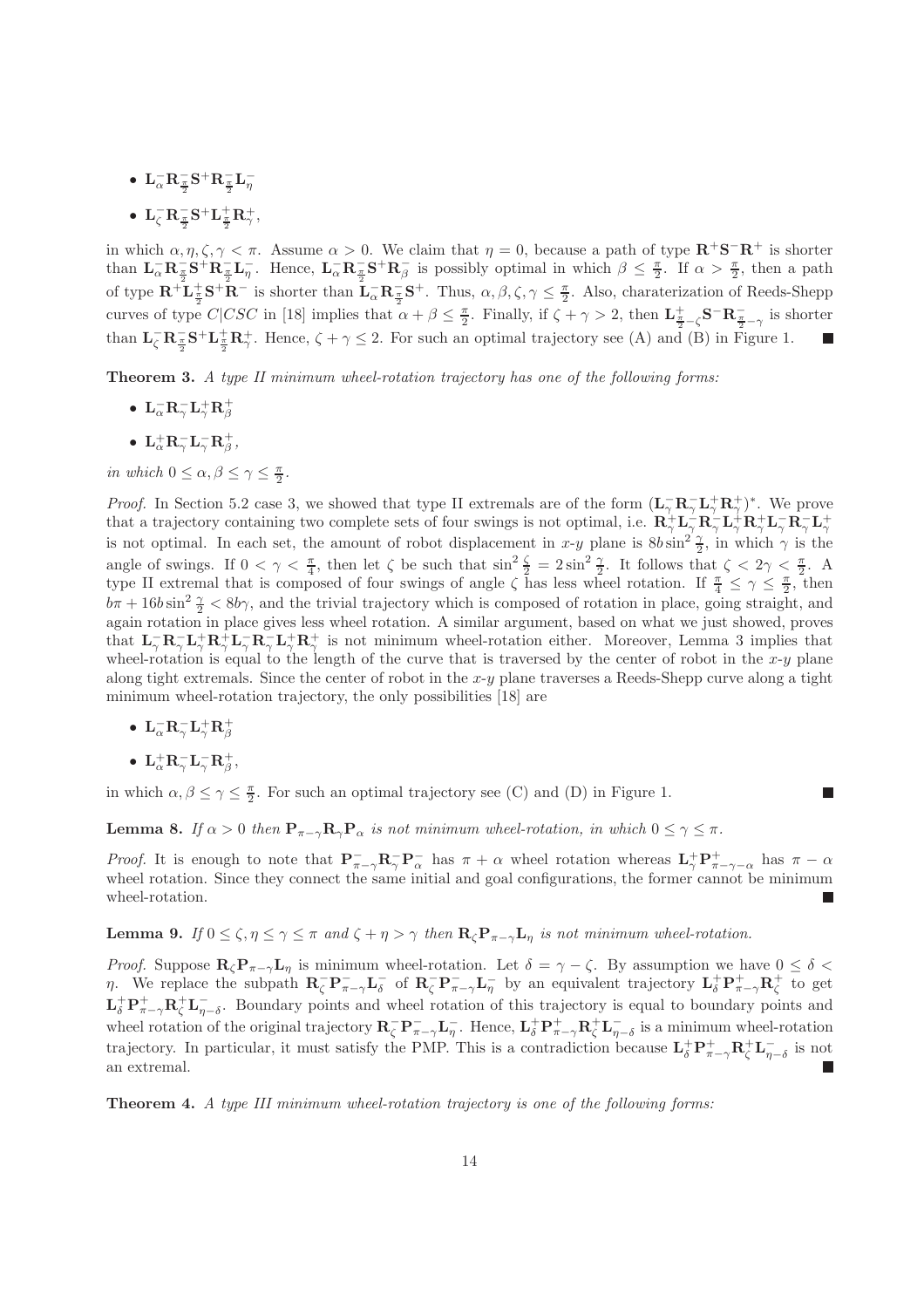| Trajectory                                                                                                | Range                                              |  |  |
|-----------------------------------------------------------------------------------------------------------|----------------------------------------------------|--|--|
| $C_{\alpha}P_{\gamma}C_{\beta}$                                                                           | $\alpha + \gamma + \beta \leq \pi$                 |  |  |
| ${\bf P}_\alpha {\bf C}_\gamma {\bf P}_\beta$                                                             | $\alpha + \gamma + \beta \leq \pi$                 |  |  |
| $\mathbf{C}_{\alpha} \mathbf{C}_{\gamma}\mathbf{C}_{\beta}$                                               | $\alpha, \beta \leq \gamma \leq \frac{\pi}{2}$     |  |  |
| $\mathbf{C}_{\alpha}\mathbf{C}_{\gamma}\vert \mathbf{C}_{\beta}$                                          | $\alpha, \beta \leq \gamma \leq \frac{\pi}{2}$     |  |  |
| $C_{\alpha}C_{\gamma} C_{\gamma}C_{\beta}$                                                                | $\alpha, \beta \leq \gamma \leq \frac{\pi}{2}$     |  |  |
| $\mathbf{C}_{\alpha} \mathbf{C}_{\gamma}\mathbf{C}_{\gamma} \mathbf{C}_{\beta}$                           | $\alpha, \beta \leq \gamma \leq \frac{\pi}{2}$     |  |  |
| $\mathbf{C}_\alpha \mathbf{S}_d \mathbf{C}_\beta$                                                         | $\alpha, \beta \leq \frac{\pi}{2}$ and $0 \leq d$  |  |  |
| $\mathbf{C}_{\alpha} \mathbf{C}_{\frac{\pi}{2}} \mathbf{S}_{d} \mathbf{C}_{\beta}$                        | $\alpha + \beta \leq \frac{\pi}{2}$ and $0 \leq d$ |  |  |
| $C_{\alpha}S_{d}C_{\frac{\pi}{2}}C_{\beta}$                                                               | $\alpha + \beta \leq \frac{\pi}{2}$ and $0 \leq d$ |  |  |
| $L_{\alpha}R_{\frac{\pi}{2}}S_{d}L_{\frac{\pi}{2}}R_{\beta}$                                              | $\alpha + \beta \leq 2$ and $0 \leq d$             |  |  |
| $\mathbf{R}_{\alpha}\mathbf{L}_{\frac{\pi}{2}}\mathbf{S}_{d}\mathbf{R}_{\frac{\pi}{2}}\mathbf{L}_{\beta}$ | $\alpha + \beta \leq 2$ and $0 \leq d$             |  |  |

Table 2: Complete list of minimum wheel-rotation trajectories

•  $\mathbf{R}_{\alpha} \mathbf{P}_{\gamma} \mathbf{L}_{\beta}$ 

•  $P_{\alpha}R_{\gamma}P_{\beta}$ 

in which  $\alpha + \gamma + \beta \leq \pi$ .

Proof. In Section 5.3, we showed for any loose extremal there is an equivalent trajectory which is composed of swing and rotation in place, i.e.  $(\mathbf{R}_{\gamma} \mathbf{P}_{\pi-\gamma} \mathbf{L}_{\gamma} \mathbf{P}_{\pi-\gamma})^*$ . Lemma 8 implies that a 4-piece trajectory of this type cannot be minimum wheel-rotation. Thus, the only possible type III minimum wheel-rotation trajectories are of the following forms:  $\mathbf{R}_{\zeta} \mathbf{P}_{\pi-\gamma} \mathbf{L}_{\eta}$  and  $\mathbf{P}_{\alpha} \mathbf{R}_{\gamma} \mathbf{P}_{\beta}$ , in which  $\alpha, \beta \leq \pi - \gamma$  and  $\zeta, \eta \leq \gamma$ . If  $\alpha + \gamma + \beta > \pi$ then  $\mathbf{P}_{\alpha}^{-} \mathbf{R}_{\gamma}^{-} \mathbf{P}_{\beta}^{-}$ β is not minimum wheel-rotation, because  $P_{\pi-\gamma-\alpha}^{+}R_{\gamma}^{+}P_{\pi-\gamma-\beta}^{+}$  is shorter. If  $ζ + η > γ$  then Lemma 9 proves that  $\mathbf{R}_{\zeta} \mathbf{P}_{\pi-\gamma} \mathbf{L}_{\eta}$  is not minimum wheel-rotation. Hence,  $\zeta + (\pi - \gamma) + \eta \leq \pi$ , and by renaming parameters we obtain the result. For such an optimal trajectory see (E) and (F) in Figure 1. **The State** 

Taking the symmetries in Section 5.1 into account, all the maximally optimal trajectories with their symmetric clones are given in Table 1. Since the symmetry operators  $\mathcal{O}_1, \mathcal{O}_2$ , and  $\mathcal{O}_3$  commute, we do not need to worry about their order. Let C represent a swing, L or R, and | represent a change of direction. Let  $\alpha, \beta$ , and  $\gamma$  be non-negative angles. A complete list of the words that describe all of 52 minimum wheel rotation trajectories is given in Table 2.

We include the following lemma to compare minimum wheel-rotation with optimal time:

**Lemma 10.** Let  $T^*$  be the optimal time given in [3] and  $J^{\diamond}$  the minimum wheel-rotation. It follows that  $\frac{1}{2}T^* \leq J^{\diamond} \leq T^*.$ 

## 7 Relation with Reeds-Shepp car

Here we show that minimum time for the Reeds-Shepp car is equal to minimum wheel-rotation for the differential drive. It is enough to show the result for the convexified Reeds-Shepp car, because minimum time for the convexified Reeds-Shepp car is equal to minimum time for the Reeds-Shepp car [20]. Moreover,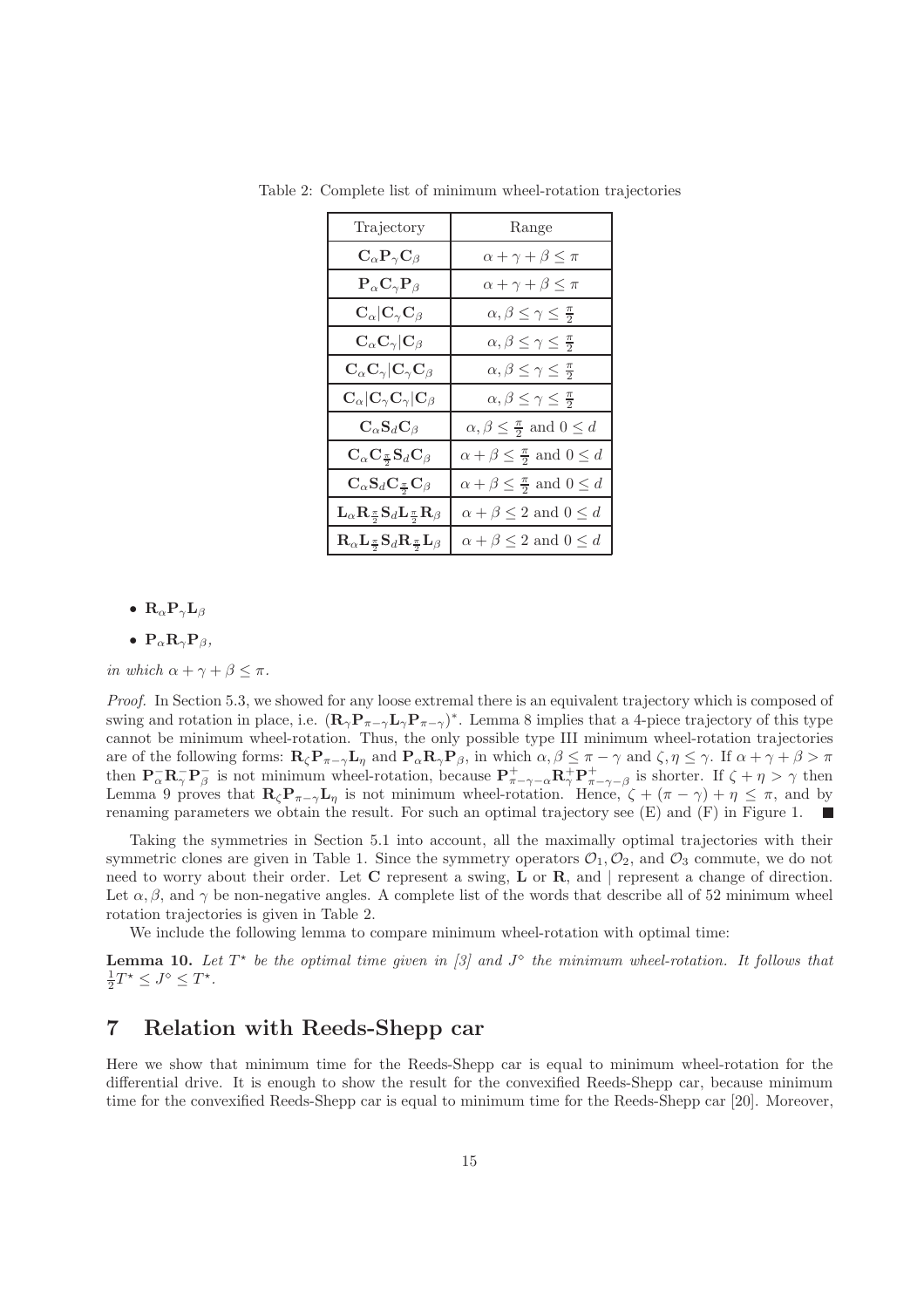we show that minimum wheel-rotation paths for the differential drive are exactly minimum time paths for the convexified Reeds-Shepp car.

The convexified Reeds-Shepp car is the following system with the same configuration space as that of the differential drive  $C = \mathbb{R}^2 \times \mathbb{S}^1$ :

$$
\dot{q} = \begin{pmatrix} \dot{x} \\ \dot{y} \\ \dot{\theta} \end{pmatrix} = \begin{pmatrix} v_1 \cos \theta \\ v_1 \sin \theta \\ \frac{v_2}{b} \end{pmatrix},\tag{32}
$$

in which  $v_1, v_2 \in [-1, 1]$  are the inputs and b is the minimum turning radius. We denote the vector of inputs  $(v_1, v_2)$  by v.

Any differential drive trajectory is also a feasible trajectory for the convexified Reeds-Shepp car by the following input transformation

$$
v_1 = \frac{u_1 + u_2}{2} \tag{33}
$$

$$
v_2 = \frac{u_2 - u_1}{2}.\tag{34}
$$

However, the inverse is

$$
u_1 = v_1 - v_2 \tag{35}
$$

$$
u_2 = v_1 + v_2. \t\t(36)
$$

It is clear that the inverse is not a useful transformation because if for example  $v_1 = v_2 = 1$  then  $u_2 = 2 \notin$ [−1, 1]. Hence, we need a more sophisticated analysis than a simple input transformation. We will show then that the optimal paths for the two problems are equivalent up to an input transformation and time reparametrization in the following two lemmas.

**Lemma 11.** Let  $q(s)$  be a trajectory of the differential drive defined on  $[0, T]$  and associated with control  $u(s) = (u_1(s), u_2(s))$ , where u is piecewise constant and non-zero. There exists a time reparametrization  $\tau : [0, T_1] \to [0, T]$ , where  $\tau(0) = 0$  and  $\tau(T_1) = T$ , such that  $q(\tau(t))$  is an admissible path of the convexified Reeds-Shepp car defined on  $[0, T_1]$ . Moreover,  $T_1$  is equal to the wheel-rotation of the differential drive on its trajectory  $q(s)$ .

Proof. We need to show that a time reparametrization  $\tau : [0, T_1] \to [0, T]$  and controls  $v = (v_1, v_2) : [0, T_1] \to$  $[-1, 1]^2$  exist such that

$$
\frac{d}{dt}q(\tau(t)) = \begin{pmatrix} v_1(t)\cos\theta(\tau(t)) \\ v_1(t)\sin\theta(\tau(t)) \\ \frac{v_2(t)}{b} \end{pmatrix}.
$$
\n(37)

Moreover, we want  $T_1 = J(u)$ . In other words, we want

$$
\int_0^{T_1} dt = \frac{1}{2} \int_0^{T_1} (|u_1(\tau(t))| + |u_2(\tau(t))|) \dot{\tau} dt.
$$
 (38)

Expanding the left handside of (37) we get

$$
\frac{d}{dt}q(\tau(t)) = \dot{q}(\tau(t))\dot{\tau}(t). \tag{39}
$$

Thus,  $(1)$ ,  $(2)$ , and  $(39)$  imply that it is enough to have the following for  $(37)$  to hold:

$$
v_1(t) = \frac{u_1(\tau(t)) + u_2(\tau(t))}{2} \dot{\tau}(t),
$$
\n(40)

$$
v_2(t) = \frac{u_2(\tau(t)) - u_1(\tau(t))}{2} \dot{\tau}(t).
$$
\n(41)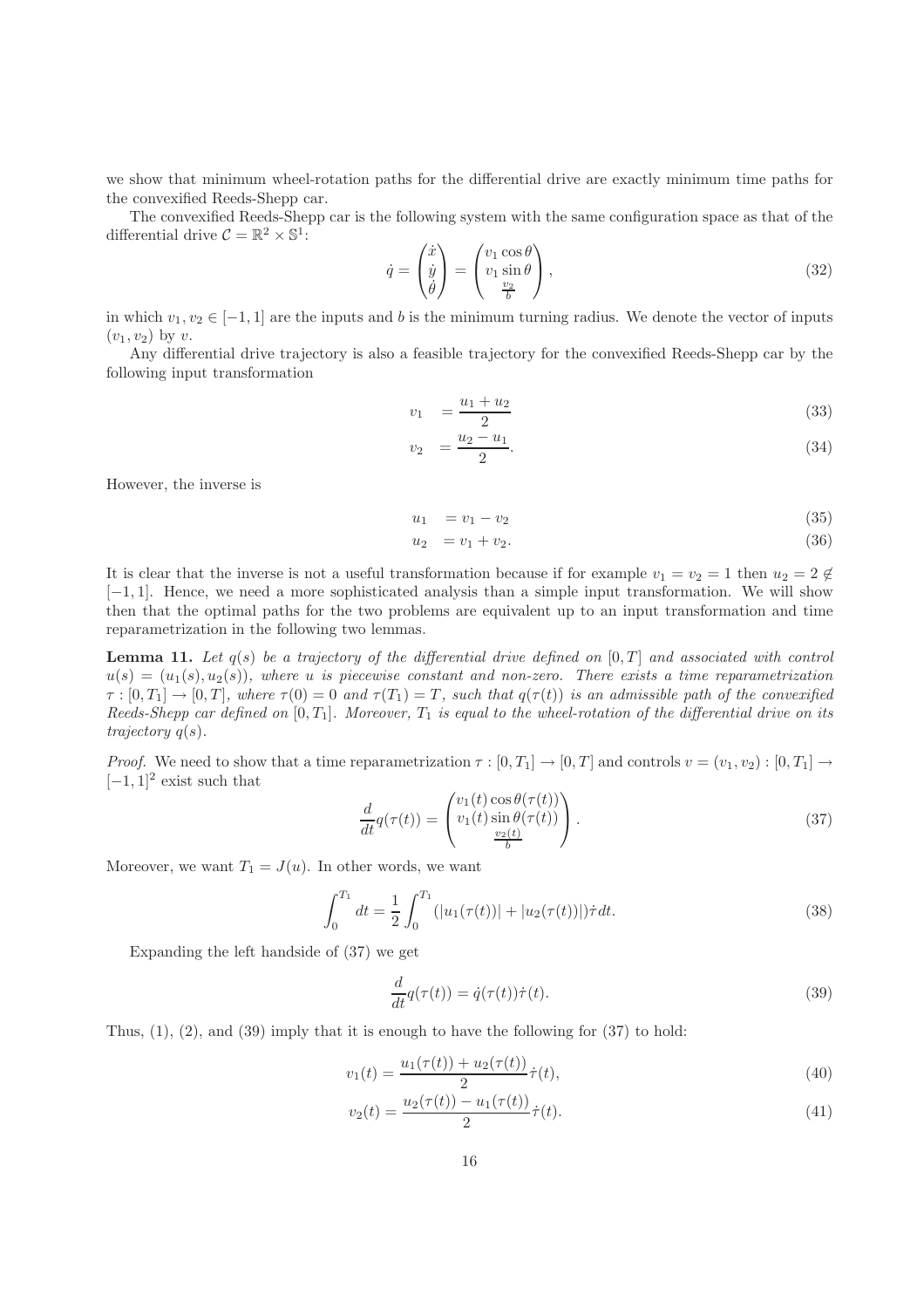For (38) to hold it is enough to have

$$
1 = \frac{|u_1(\tau(t))| + |u_2(\tau(t))|}{2} \dot{\tau}(t).
$$
\n(42)

Remember that  $u_1(s)$  and  $u_2(s)$  are given, and we need to find  $\tau(t)$  with the above properties. Let  $\tau$  be the solution of the following ordinary differential equation:

$$
\dot{\tau} = \frac{2}{|u_1(\tau)| + |u_2(\tau)|}.\tag{43}
$$

Equation (43) may not have a solution in general, because its right handside need not be Lipschitz in  $\tau$ . Since u is assumed to be piecewise constant and non-zero, a solution  $\tau$  exists for (43). Now let  $v_1$  and  $v_2$ be defined by (40) and (41). Equations (40), (41), and (43) imply that  $v_1, v_2 \in [-1, 1]$ . Thus, we showed existence of  $\tau$  and  $v_1$  and  $v_2$  that satisfy (37).  $\Box$ 

**Lemma 12.** Let  $q(t)$  be a minimum time curve for the convexified Reeds-Shepp car, defined on  $[0, T]$  and associated with control  $v(t) = (v_1(t), v_2(t))$ . There exists a time reparametrization  $\sigma : [0, T_0] \to [0, T]$ , where  $\sigma(0) = 0$  and  $\sigma(T_0) = T$ , such that  $q(\sigma(s))$  is an admissible trajectory of the differential-drive defined on [0, T<sub>0</sub>]. Moreover, wheel-rotation of the differential drive on its trajectory  $q(\sigma(s))$  is equal to T.

*Proof.* We need to show that a time reparametrization  $\sigma : [0, T_0] \to [0, T]$  and controls  $u : [0, T_0] \to U$  exist such that

$$
\frac{d}{ds}q(\sigma(s)) = u_1(s)f_1(q(\sigma(s))) + u_2(s)f_2(q(\sigma(s))),
$$
\n(44)

where  $f_i$ 's are defined in (2). Moreover, we seek a  $\sigma$  such that  $J(u) = T$ . In other words, we want

$$
\frac{1}{2} \int_0^{T_0} (|u_1(s)| + |u_2(s)|) ds = \int_0^{T_0} \dot{\sigma} ds.
$$
\n(45)

Expanding the left handside of (44) we get

$$
\frac{d}{ds}q(\sigma(s)) = \dot{q}(\sigma(s))\dot{\sigma}(s).
$$
\n(46)

In that case,  $(1)$ ,  $(2)$ , and  $(46)$  imply that it is enough to have the following for  $(44)$  to hold:

$$
u_1(s) = (v_1(\sigma(s)) - v_2(\sigma(s)))\dot{\sigma}(s),
$$
\n(47)

$$
u_2(s) = (v_1(\sigma(s)) + v_2(\sigma(s)))\dot{\sigma}(s).
$$
\n(48)

In order to make  $J(u) = T$ , it is enough to have

$$
\dot{\sigma}(s) = \frac{|u_1(s)| + |u_2(s)|}{2}.\tag{49}
$$

Remember that  $v_1(t)$  and  $v_2(t)$  are given, and we need to find  $\sigma(s)$  with the above properties. We will prove that the solution of the following differential equation is the desired  $\sigma$ :

$$
\dot{\sigma} = \frac{1}{|v_1(\sigma)| + |v_2(\sigma)|}.
$$
\n(50)

Since q is assumed to be a minimum time trajectory for the convexified Reeds-Shepp car, for all  $t \in [0, T]$ we have one of the following cases:

1.  $v_1(t) = \pm 1$ ,  $v_2(t) = 0$ , i.e. straight segment,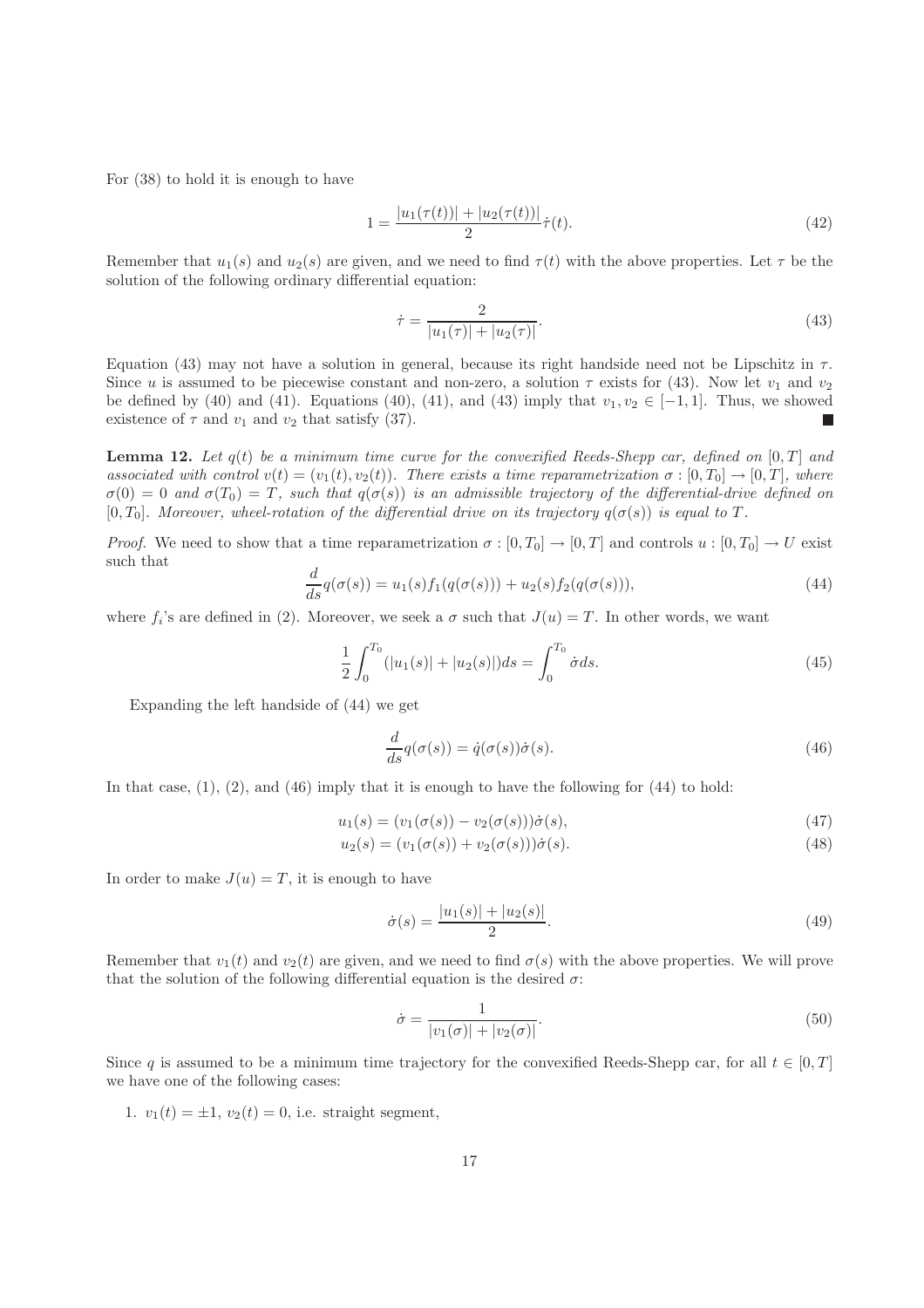2.  $v_1(t) = \pm 1$ ,  $v_2(t) = \pm 1$ , i.e. curve segment,

3.  $v_1(t) \in [-1, 1], v_2(t) = \pm 1$ , i.e. three point turn.

It is clear then that (50) has a solution. Now let  $u_1$  and  $u_2$  be defined by (47) and (48). Equations (47), (48), and (50) imply that  $u_1, u_2 \in [-1, 1]$ . Finally, (49) follows from the fact that

$$
|v_1(t) - v_2(t)| + |v_1(t) + v_2(t)| = 2
$$
\n(51)

П

in all the three cases above, and (47), (48), and  $\dot{\sigma} > 0$ .

Theorem 5. Minimum time for the Reeds-Shepp car is equal to minimum wheel-rotation for the differential drive. Moreover, minimum wheel-rotation paths for the differential drive are exactly minimum time paths for the convexified Reeds-Shepp car.

*Proof.* Let  $q(s)$  be the minimum wheel-rotation path for the differential-drive associated with control u. Our analysis in previous sections proves that u is piecewise constant. Lemma 11 guarantees the existence of  $q(\tau)$ , an admissible path for the convexified Reeds-Shepp car, such that the duration of  $q(\tau)$  is equal to wheel-rotation of  $q(s)$ . Lemma 12 implies that  $q(\tau)$  has to be minimum time, because otherwise there exists a trajectory for the differential-drive with less wheel rotation than that of  $q(s)$ . In the same way if  $q(t)$ is a minimum time path for the convexified Reeds-Shepp car, then  $q(\sigma)$  in Lemma 12 has to be minimum wheel-rotation. It is a known fact that minimum time for the convexified Reeds-Shepp car is the same as minimum time for the Reeds-Shepp car [20].

# 8 Cost-to-go Function

Level sets of the cost-to-go function for some goal orientations are presented in Figure 9. In computing the cost-to-go function, initial configuration is assumed to be  $(0, 0, 0)$ , and goal orientation  $\theta$  is assumed to be  $0, \frac{\pi}{8}, \frac{\pi}{4}, \frac{3\pi}{8}, \frac{\pi}{2}, \text{ and } \pi.$ 

Numerical computations verify that minimum wheel-rotation cost-to-go function is equal to the Reeds-Shepp cost-to-go function.

# 9 Conclusions

We used the Filippov theorem to first prove that the minimum wheel-rotation trajectories exist for the differential drive. By applying the Pontryagin Maximum Principle [13] and developing geometric arguments, we derived optimality necessary conditions which helped to rule out non-optimal trajectories. The remaining trajectories form 28 different maximally optimal trajectories, which are listed in Table 1. A complete list of words that describe all of 52 minimum wheel-rotation trajectories is given in Table 2. We also proved that minimum wheel-rotation for the differential drive is equal to minimum time for the Reeds-Shepp car. Moreover, minimum wheel-rotation paths for the differential drive are exactly minimum time paths for the convexified Reeds-Shepp car. However, it is currently unknown whether there is a simpler way to show this equivalence. Based on the characterization of minimum wheel-rotation trajectories, a method to further determine the applicable trajectory for every pair of initial and goal configurations is presented in [7].

# References

[1] P. K. Agarwal, P. Raghavan, and H.Tamaki. Motion planning for a steering constrained robot through moderate obstacles. In Proc. ACM Symposium on Computational Geometry, pages 343–352, 1995.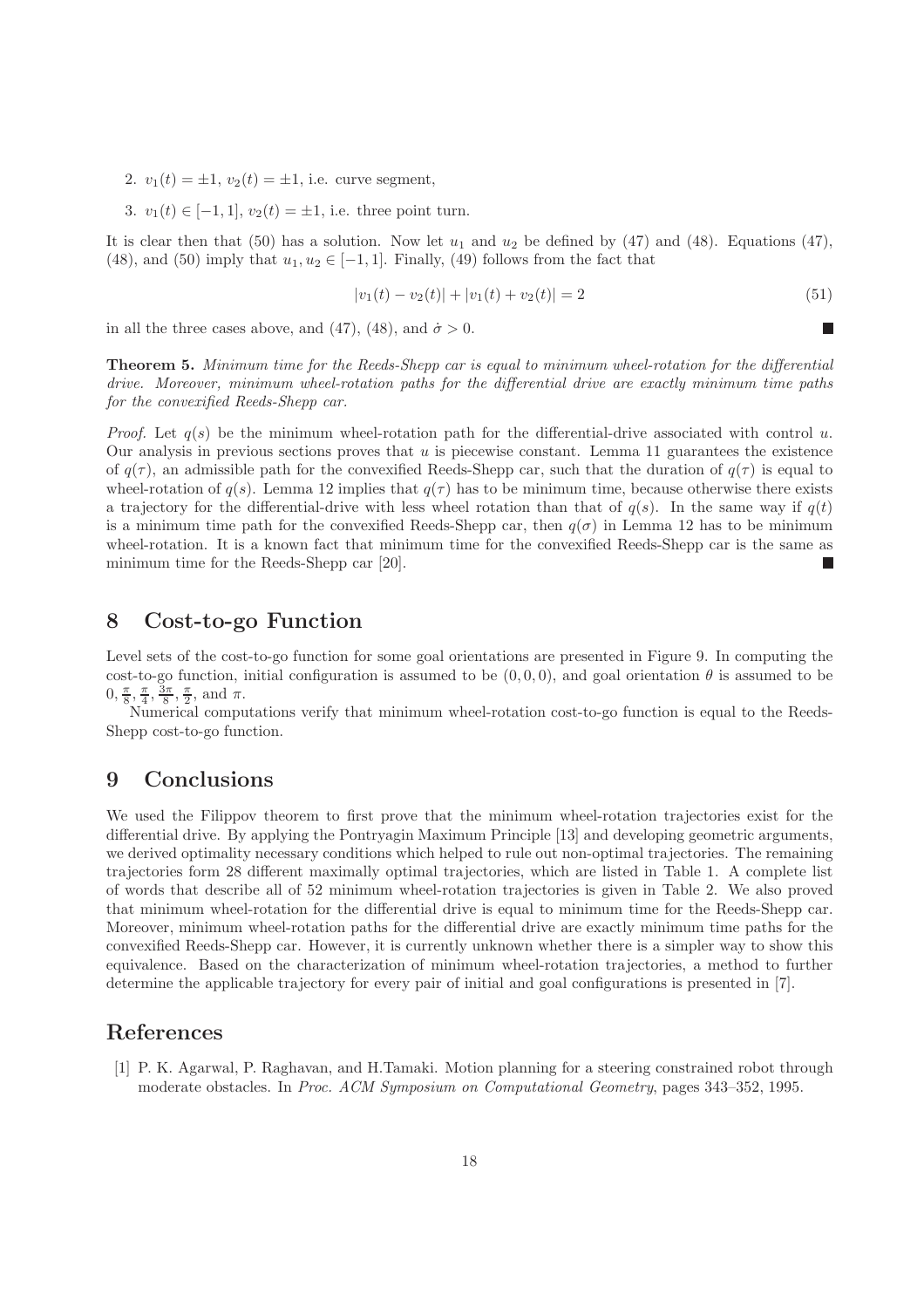- [2] Devin J. Balkcom, Paritosh A. Kavathekar, and Matthew T. Mason. Time-optimal trajectories for an omni-directional vehicle. Int. J. Robot. Res., 25(10), 2006.
- [3] Devin J. Balkcom and Matthew. T. Mason. Time optimal trajectories for bounded velocity differential drive vehicles. Int. J. Robot. Res., 21(3):199–218, March 2002.
- [4] J.-D. Boissonnat and S. Lazard. A polynomial-time algorithm for computing a shortest path of bounded curvature amidst moderate obstacles. In Proc. ACM Symposium on Computational Geometry, pages 242–251, 1996.
- [5] Lamberto Cesari. Optimization Theory and Applications: problems with ordinary differetial equations. Springer-Verlag, New York, NY, 1983.
- [6] H. Chitsaz and S.M. LaValle. Minimum wheel-rotation paths for differential-drive mobile robots among piecewise smooth obstacles. In IEEE International Conference on Robotics and Automation, 2007.
- [7] H. Chitsaz, S.M. LaValle, D.J. Balkcom, and M.T. Mason. An explicit characterization of minimum wheel-rotation paths for differential-drives. In IEEE International Conference on Methods and Models in Automation and Robotics, 2006.
- [8] H. Chitsaz, S.M. LaValle, D.J. Balkcom, and M.T. Mason. Minimum wheel-rotation paths for differential-drive mobile robots. In *IEEE International Conference on Robotics and Automation*, 2006.
- [9] M. Chyba and S. Sekhavat. Time optimal paths for a mobile robot with one trailer. In IEEE/RSJ Int. Conf. on Intelligent Robots & Systems, volume 3, pages 1669–1674, 1999.
- [10] G. Desaulniers, F. Soumis, and J.-C. Laurent. A shortest path algorithm for a car-like robot in a polygonal environment. Int. J. Robot. Res., 17(5):512–530, 1998.
- [11] L. E. Dubins. On curves of minimal length with a constraint on average curvature, and with prescribed initial and terminal positions and tangents. American Journal of Mathematics, 79:497–516, 1957.
- [12] P. Moutarlier, B. Mirtich, and J. Canny. Shortest paths for a car-like robot to manifolds in configuration space. Int. J. Robot. Res., 15(1), 1996.
- [13] L. S. Pontryagin, V. G. Boltyanskii, R. V. Gamkrelidze, and E. F. Mishchenko. The Mathematical Theory of Optimal Processes. John Wiley, 1962.
- [14] J. A. Reeds and L. A. Shepp. Optimal paths for a car that goes both forwards and backwards. Pacific J. Math., 145(2):367–393, 1990.
- [15] David B. Reister and Francois G. Pin. Time-optimal trajectories for mobile robots with two independently driven wheels. International Journal of Robotics Research, 13(1):38–54, February 1994.
- [16] M. Renaud and J.Y. Fourquet. Minimum time motion of a mobile robot with two independent acceleration-driven wheels. In IEEE International Conference on Robotics and Automation, pages 2608– 2613, 1997.
- [17] P. Souères and J.-D. Boissonnat. Optimal trajectories for nonholonomic mobile robots. In J.-P. Laumond, editor, Robot Motion Planning and Control, pages 93–170. Springer, 1998.
- [18] P. Souères and J. P. Laumond. Shortest paths synthesis for a car-like robot. In IEEE Transactions on Automatic Control, pages 672–688, 1996.
- [19] Héctor Sussmann. The markov-dubins problem with angular acceleration control. In Proccedings of the 36th IEEE Conference on Decision and Control, San Diego, CA, pages 2639–2643. IEEE Publications, 1997.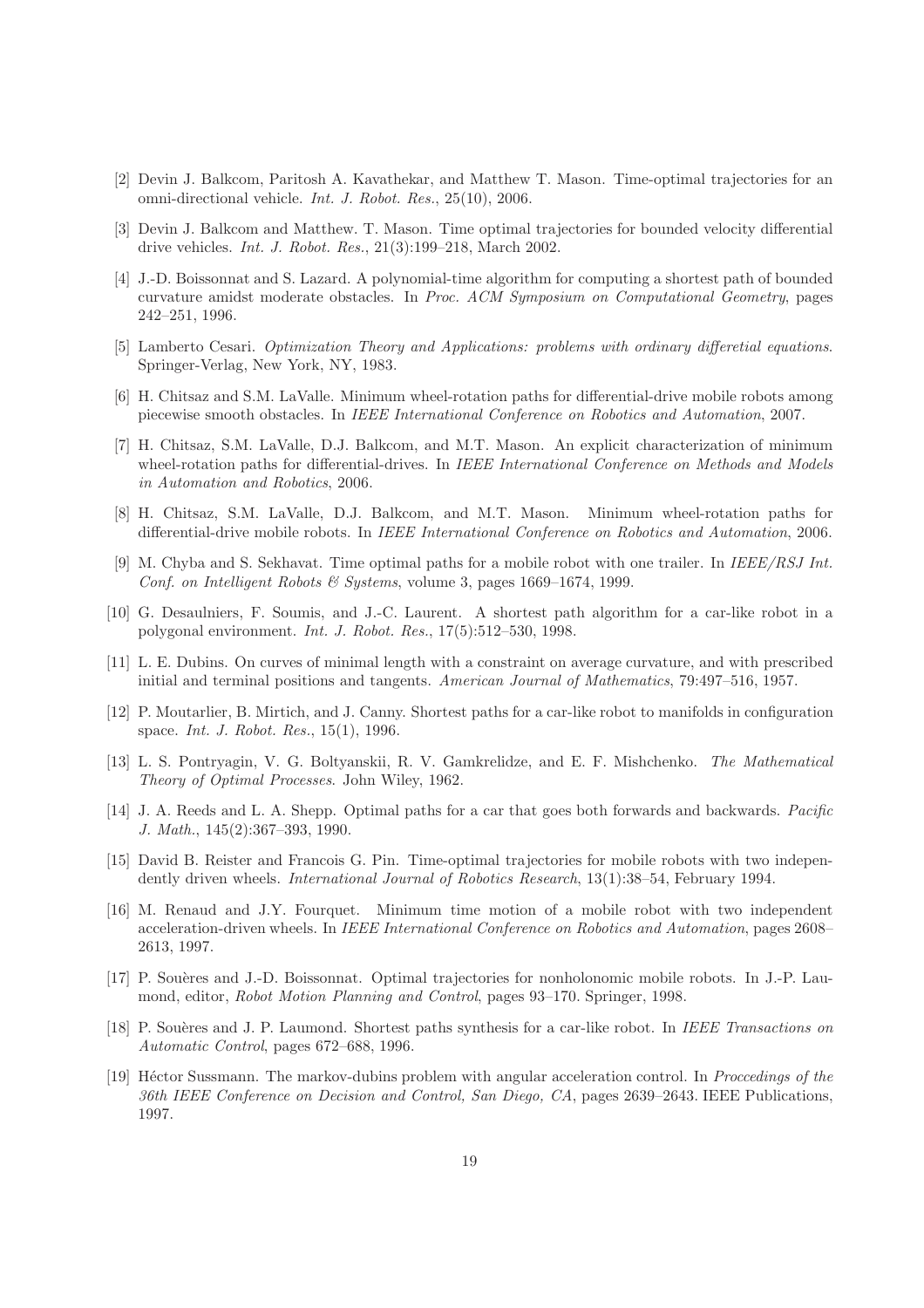- [20] Héctor Sussmann and Guoqing Tang. Shortest paths for the Reeds-Shepp car: A worked out example of the use of geometric techniques in nonlinear optimal control. Technical Report SYNCON 91-10, Dept. of Mathematics, Rutgers University, 1991.
- [21] M. Vendittelli, J.P. Laumond, and C. Nissoux. Obstacle distance for car-like robots. IEEE Transactions on Robotics and Automation, 15(4):678–691, 1999.
- [22] M. Vendittelli, J.P. Laumond, and P. Souères. Shortest paths to obstacles for a polygonal car-like robot. In IEEE Conf. Decision & Control, 1999.
- [23] M.I. Zelikin and V.F. Borisov. Theory of Chattering Control. Birkhäuser, Boston, NJ, 1994.